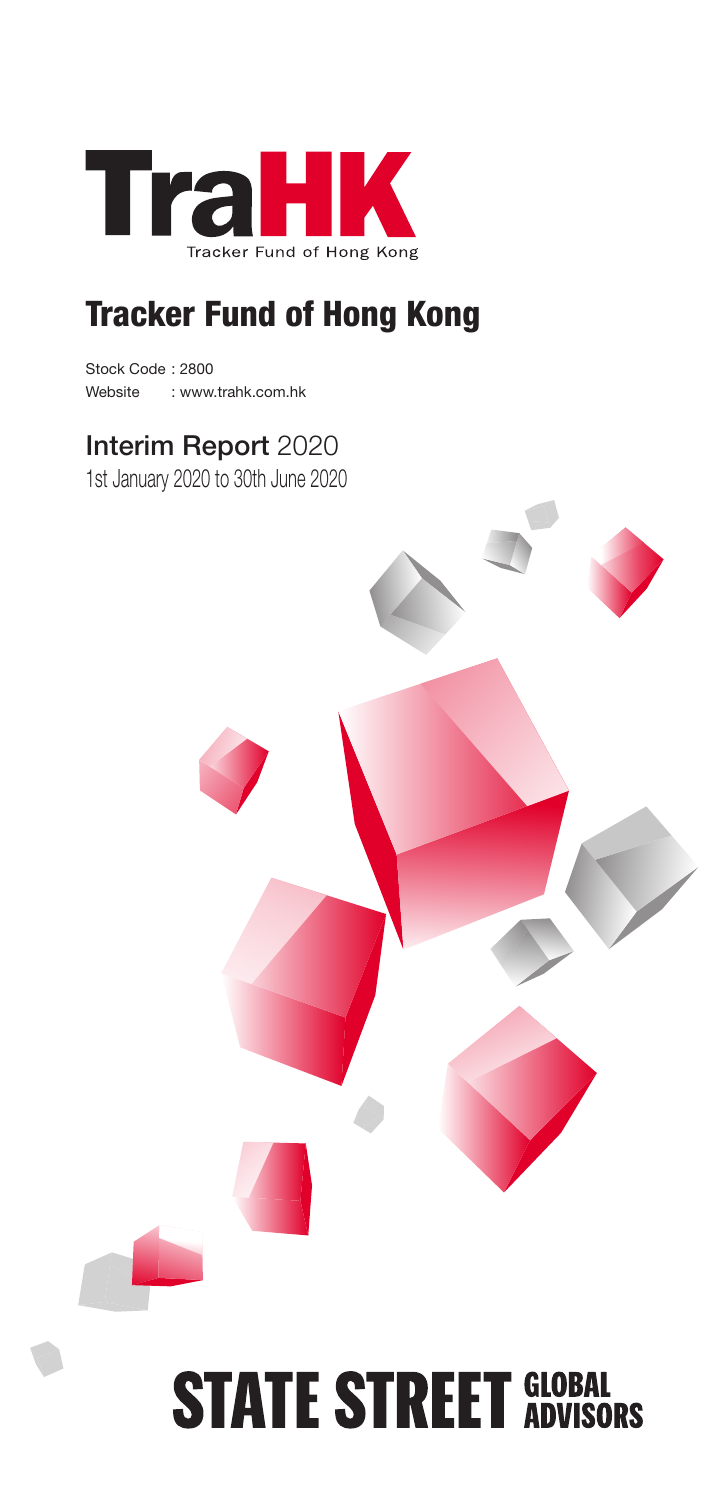$\bar{\theta}$ 

37

# Contents

| 1  | Condensed Statement of Net Assets (unaudited)                |
|----|--------------------------------------------------------------|
| 2  | Condensed Statement of Comprehensive Income (unaudited)      |
|    | Condensed Statement of Changes in Net Assets Attributable to |
| Β  | Unitholders of Redeemable Units (unaudited)                  |
| 4  | Condensed Statement of Cash Flows (unaudited)                |
| 5  | Notes to the Unaudited Condensed Financial Statements        |
| 16 | Investment Portfolio (unaudited)                             |
| 18 | Statement of Movements in Investment Portfolio (unaudited)   |
| 19 | Performance Record (unaudited)                               |
| 20 | Administration and Management                                |
|    |                                                              |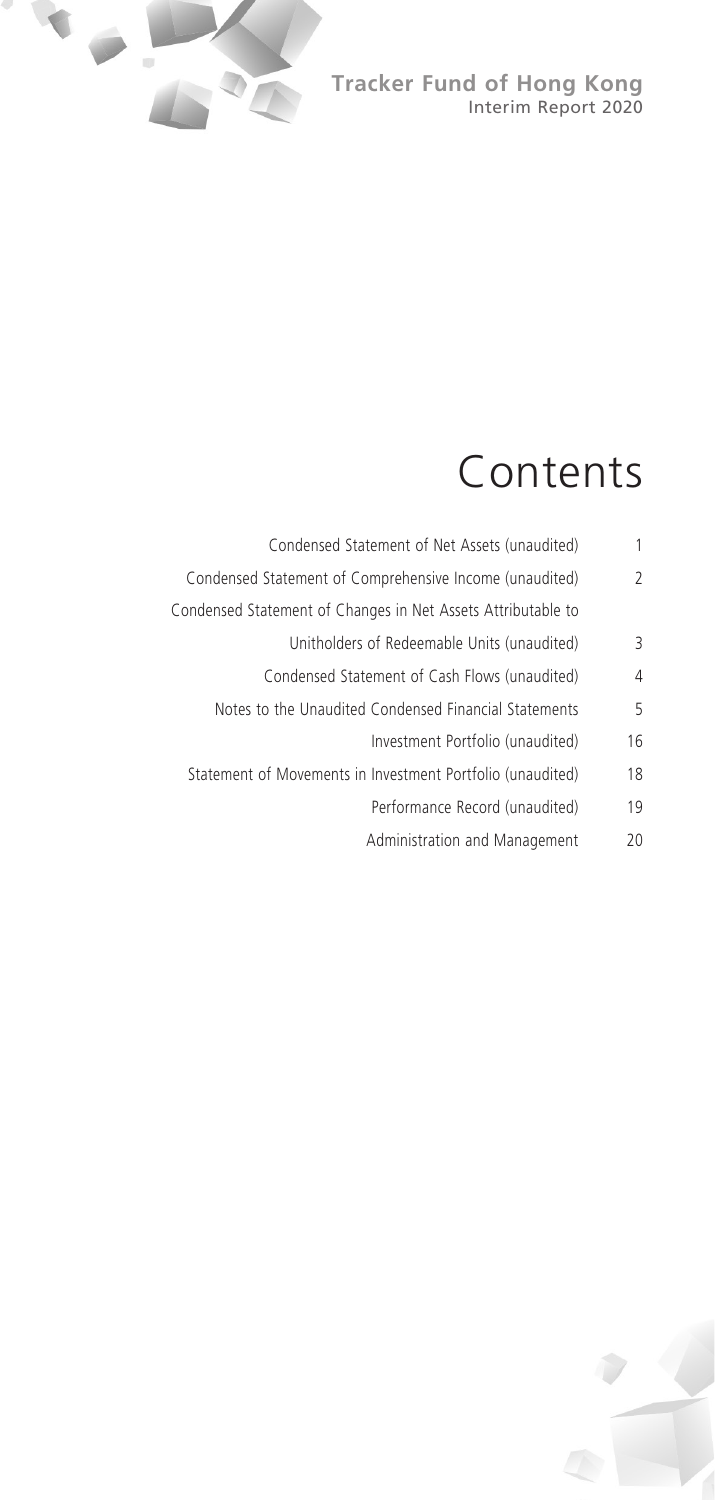

# **CONDENSED STATEMENT OF NET ASSETS (UNAUDITED)**

AS AT 30TH JUNE 2020

|                                                             |       | (UNAUDITED)    | (AUDITED)                     |
|-------------------------------------------------------------|-------|----------------|-------------------------------|
|                                                             |       | 30.06.2020     | 31.12.2019                    |
|                                                             | Notes | <b>HK\$</b>    | <b>HK\$</b>                   |
| Assets                                                      |       |                |                               |
| <b>Current assets</b>                                       |       |                |                               |
| Investments                                                 | 12    | 85,158,642,426 | 89,521,415,060                |
| Dividend receivable                                         |       | 545,709,235    |                               |
| Amounts receivable on creation of units                     |       |                | 1,553,446                     |
| Other accounts receivable and                               |       |                |                               |
| prepayments                                                 |       |                | 40,515                        |
| Bank balances                                               | 7(e)  | 736,865,093    | 167,477,563                   |
| <b>Total assets</b>                                         |       |                | 86,441,216,754 89,690,486,584 |
| Liabilities                                                 |       |                |                               |
| <b>Current liabilities</b>                                  |       |                |                               |
| Management fee payable                                      | 7(c)  | 14,027,486     | 7,160,664                     |
| Trustee fee payable                                         | 7(d)  | 21,188,150     | 7,160,664                     |
| Index license fee payable                                   | 8(c)  | 6,195,287      | 3,161,724                     |
| Registrar fee payable                                       | 8(a)  | 438,441        | 451,828                       |
| Professional fee payable                                    |       | 238,000        | 238,000                       |
| Amounts payable on redemption                               |       |                |                               |
| of units                                                    |       |                | 271,846                       |
| Due to broker - payable for                                 |       |                |                               |
| securities purchased<br>Other accounts payable and accruals |       | 9,658,124      | 1,299,618                     |
|                                                             |       | 2,907,976      |                               |
| Liabilities (excluding net assets                           |       |                |                               |
| attributable to unitholders of                              |       |                |                               |
| redeemable units)                                           |       | 54,653,464     | 19,744,344                    |
| Net assets attributable to unitholders                      |       |                |                               |
| of redeemable units                                         | 5     | 86,386,563,290 | 89,670,742,240                |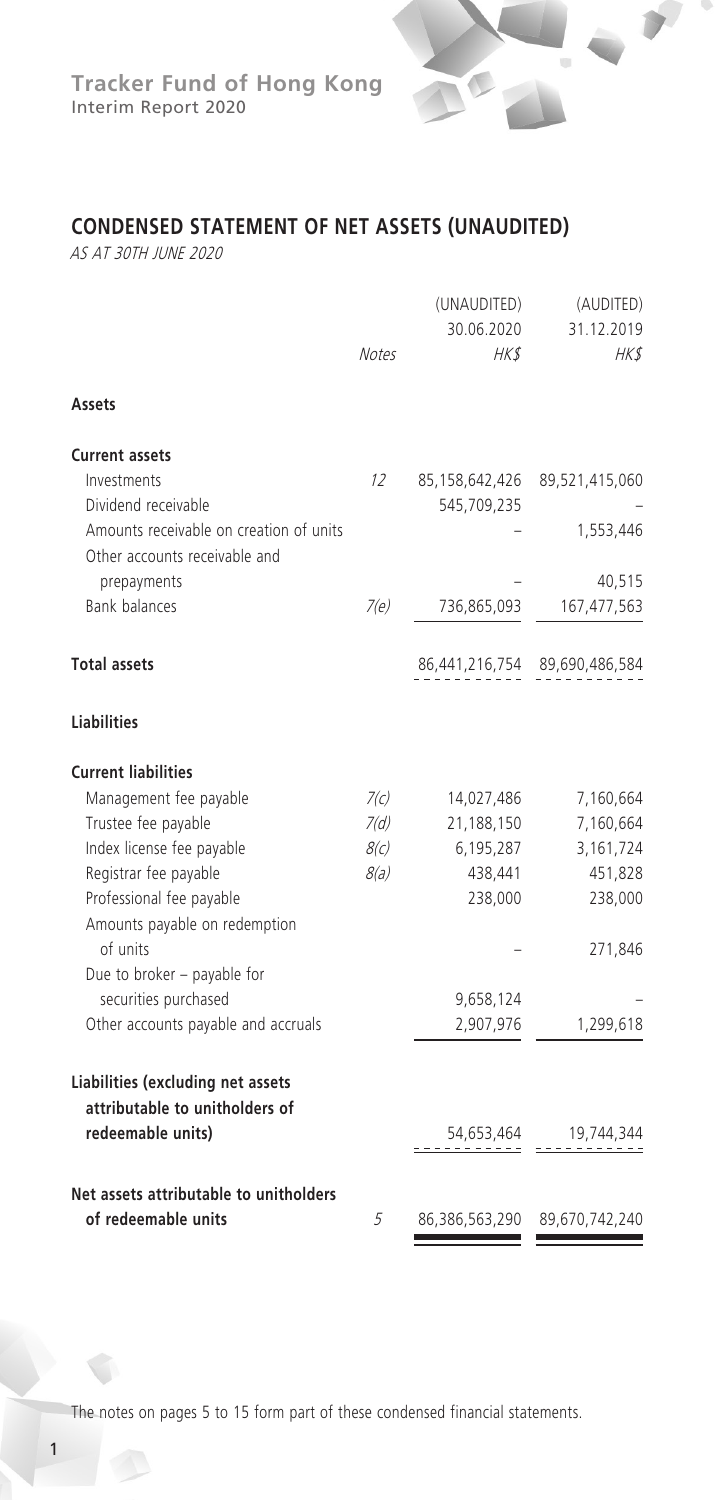

# **CONDENSED STATEMENT OF COMPREHENSIVE INCOME (UNAUDITED)**

FOR THE PERIOD ENDED 30TH JUNE 2020

m

|                                                                    | (UNAUDITED)  |                     |                 |
|--------------------------------------------------------------------|--------------|---------------------|-----------------|
|                                                                    |              | For the             | For the         |
|                                                                    |              | half-year ended     | half-year ended |
|                                                                    |              | 30.06.2020          | 30.06.2019      |
|                                                                    | <b>Notes</b> | HK\$                | HK\$            |
| Income                                                             |              |                     |                 |
| <b>Dividends</b>                                                   |              | 1,413,737,628       | 1,772,355,475   |
| <b>Bank interest</b>                                               | 7(e)         | 1,870,309           | 2,855,743       |
| Transaction fee                                                    | 4(a)         | 1,440,000           | 1,470,000       |
| Other income                                                       | 4(b)         | 1,665,310           | 1,716,796       |
| Net (loss)/gain on investments                                     | 3            | (11, 163, 400, 604) | 8,616,893,542   |
| Total investment (loss)/income                                     |              | (9,744,687,357)     | 10,395,291,556  |
| <b>Expenses</b>                                                    |              |                     |                 |
| Management fee                                                     | 7(c)         | 14,407,705          | 15,376,399      |
| Trustee fee                                                        | 7(d)         | 14,027,486          | 14,635,618      |
| Index license fee                                                  | 8(c)         | 6,195,715           | 6,549,864       |
| Transaction costs on investments                                   |              | 9,382,761           | 6,452,913       |
| Registrar fee                                                      | 8(a)         | 863,494             | 1,015,894       |
| Publication and printing expenses                                  |              | 984,440             | 1,170,714       |
| Conversion agent fee                                               | 8(b)         | 1,260,000           | 1,352,000       |
| Audit fee                                                          |              | 198,020             | 559,720         |
| Bank charges                                                       |              | 165,847             | 267,748         |
| Legal and other professional fees                                  |              | 663,218             | 393,798         |
| Other operating expenses                                           |              | 409,464             | 309,317         |
| <b>Total operating expenses</b>                                    |              | 48,558,150          | 48,083,985      |
| Operating (loss)/profit                                            |              | (9,793,245,507)     | 10,347,207,571  |
| <b>Finance costs</b>                                               |              |                     |                 |
| Distributions to unitholders of                                    |              |                     |                 |
| redeemable units                                                   | 13           | (301, 949, 325)     | (463, 948, 875) |
| (Loss)/profit after distributions and                              |              |                     |                 |
| before tax                                                         |              | (10,095,194,832)    | 9,883,258,696   |
| Withholding tax                                                    | 6            | (63, 506, 143)      | (72, 570, 511)  |
| (Decrease)/increase in net assets                                  |              |                     |                 |
| attributable to unitholders of<br>redeemable units from operations |              | (10, 158, 700, 975) | 9,810,688,185   |
|                                                                    |              |                     |                 |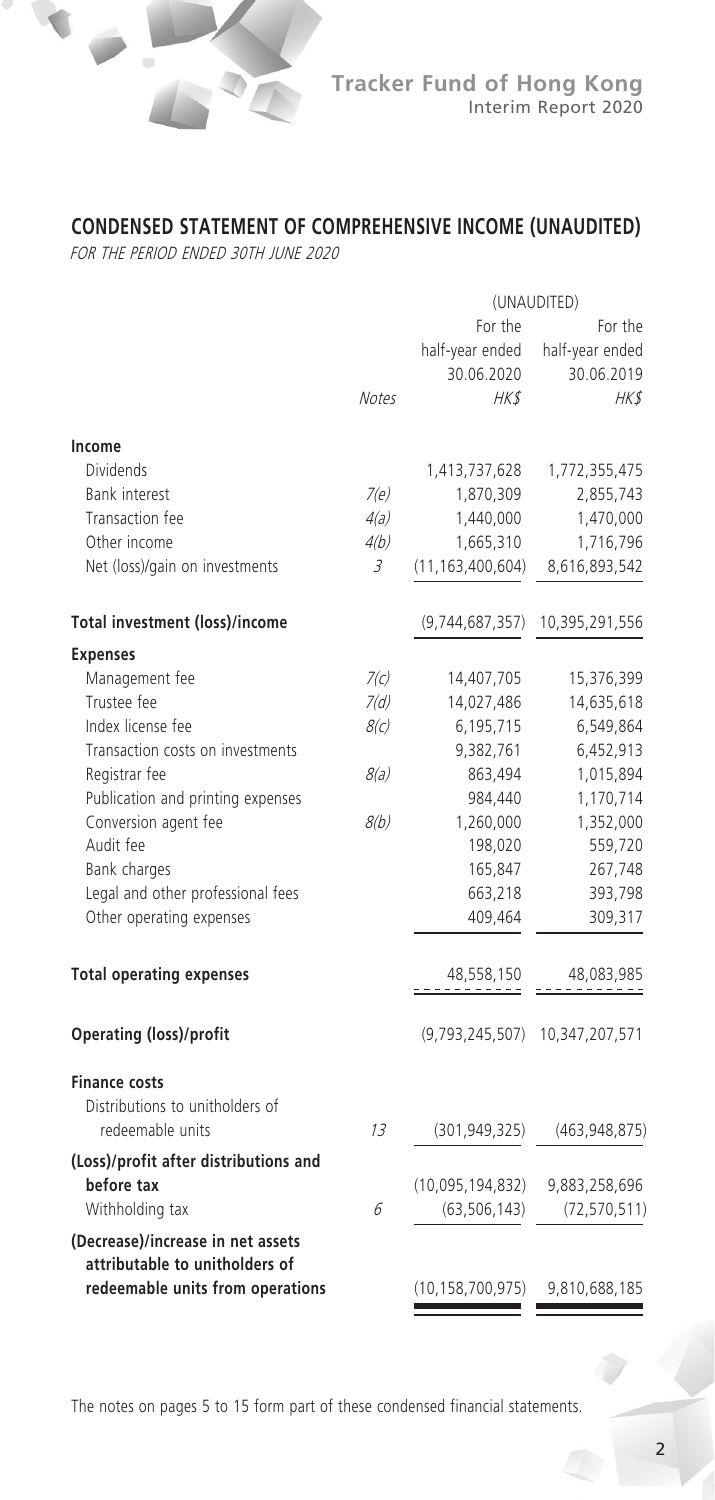

# **CONDENSED STATEMENT OF CHANGES IN NET ASSETS ATTRIBUTABLE TO UNITHOLDERS OF REDEEMABLE UNITS (UNAUDITED)**

FOR THE PERIOD ENDED 30TH JUNE 2020

|                                                                                   | (UNAUDITED) |                 |                                            |                                 |                     |
|-----------------------------------------------------------------------------------|-------------|-----------------|--------------------------------------------|---------------------------------|---------------------|
|                                                                                   |             | For the         | For the                                    | For the                         | For the             |
|                                                                                   |             | half-year ended |                                            | half-year ended half-year ended | half-year ended     |
|                                                                                   |             | 30.06.2020      | 30.06.2020                                 | 30.06.2019                      | 30.06.2019          |
|                                                                                   | Notes       | Units           | <b>HKS</b>                                 | Units                           | HKS                 |
| Net assets attributable to<br>unitholders of redeemable                           |             |                 |                                            |                                 |                     |
| units at 1st January                                                              |             |                 | 3,158,992,500 89,670,742,240 3,155,992,500 |                                 | 82,171,591,531      |
| Issue of units                                                                    |             |                 |                                            |                                 |                     |
| - In-kind                                                                         | g           | 1,240,000,000   | 31,166,891,686                             | 1,638,000,000                   | 46,692,698,240      |
| - Cash component                                                                  | 9           |                 | 154,415,355                                |                                 | 220,786,336         |
|                                                                                   |             | 1,240,000,000   | 31, 321, 307, 041                          | 1,638,000,000                   | 46,913,484,576      |
| Redemption of units                                                               |             |                 |                                            |                                 |                     |
| - In-kind                                                                         | 9           | (931.000.000)   | (24, 341, 770, 871)                        | (1,803,000,000)                 | (51, 482, 168, 114) |
| - Cash component                                                                  | 9           |                 | (105, 014, 145)                            |                                 | (239, 378, 038)     |
|                                                                                   |             | (931,000,000)   | (24, 446, 785, 016)                        | (1,803,000,000)                 | (51, 721, 546, 152) |
| Net issue/(redemption) of units                                                   |             | 309,000,000     |                                            | 6,874,522,025 (165,000,000)     | (4,808,061,576)     |
| (Decrease)/increase in net<br>assets attributable to<br>unitholders of redeemable |             |                 |                                            |                                 |                     |
| units from operations                                                             |             |                 | (10, 158, 700, 975)                        |                                 | 9,810,688,185       |
| Net assets attributable to                                                        |             |                 |                                            |                                 |                     |
| unitholders of redeemable<br>units at 30th June                                   |             | 3,467,992,500   | 86,386,563,290                             | 2,990,992,500                   | 87,174,218,140      |
|                                                                                   |             |                 |                                            |                                 |                     |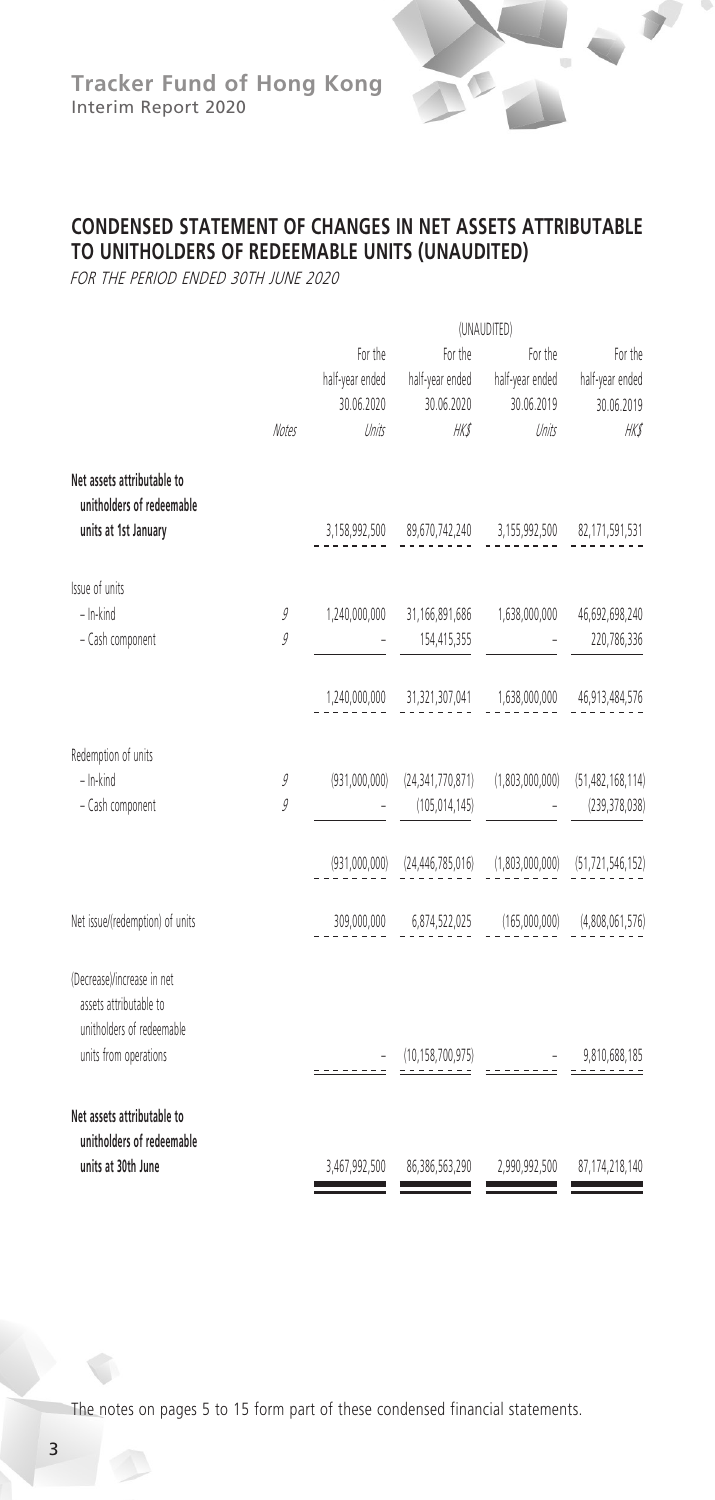

# **CONDENSED STATEMENT OF CASH FLOWS (UNAUDITED)**

FOR THE PERIOD ENDED 30TH JUNE 2020

|                                                                                                                                                                                                                                                                                                                                                                                                                                                |                       |                                                                                                                                                                                                            | (UNAUDITED)                                                                                                                                                                                                     |
|------------------------------------------------------------------------------------------------------------------------------------------------------------------------------------------------------------------------------------------------------------------------------------------------------------------------------------------------------------------------------------------------------------------------------------------------|-----------------------|------------------------------------------------------------------------------------------------------------------------------------------------------------------------------------------------------------|-----------------------------------------------------------------------------------------------------------------------------------------------------------------------------------------------------------------|
|                                                                                                                                                                                                                                                                                                                                                                                                                                                | Notes                 | For the<br>half-year ended<br>30.06.2020<br><b>HK\$</b>                                                                                                                                                    | For the<br>half-year ended<br>30.06.2019<br>HK\$                                                                                                                                                                |
| Cash flows from operating activities                                                                                                                                                                                                                                                                                                                                                                                                           |                       |                                                                                                                                                                                                            |                                                                                                                                                                                                                 |
| Proceeds from sale of investments<br>Payments for purchase of investments<br>Dividends received<br>Bank interest received<br>Transaction fee received<br>Management fee paid<br>Index license fee paid<br>Registrar fee paid<br>Publication and printing expenses paid<br>Transaction costs on investments paid<br>Conversion agent fee paid<br>Bank charges paid<br>Legal and other professional fees paid<br>Other operating expenses refund | 9<br>9                | 4,988,029,536<br>(4,904,442,806)<br>755,086,489<br>1,910,824<br>1,440,000<br>(7, 540, 883)<br>(3, 162, 152)<br>(876, 881)<br>(584, 311)<br>(9,382,761)<br>(896,000)<br>(165, 847)<br>(663, 218)<br>236,745 | 3,021,211,790<br>(2,970,139,118)<br>1,097,013,200<br>2,815,228<br>1,470,000<br>(21, 754, 010)<br>(6,316,919)<br>(548, 120)<br>(276, 373)<br>(6, 452, 913)<br>(1,236,000)<br>(267, 748)<br>(314, 798)<br>210,675 |
| Net cash generated from<br>operating activities                                                                                                                                                                                                                                                                                                                                                                                                |                       | 818,988,735                                                                                                                                                                                                | 1,115,414,894                                                                                                                                                                                                   |
| Cash flows from financing activities                                                                                                                                                                                                                                                                                                                                                                                                           |                       |                                                                                                                                                                                                            |                                                                                                                                                                                                                 |
| Cash component received on issue<br>of units<br>Cash component paid on redemption<br>of units<br>Interim distribution paid                                                                                                                                                                                                                                                                                                                     | 9<br>9<br>$4(b)$ , 13 | 155,968,801<br>(105, 285, 991)<br>(300, 284, 015)                                                                                                                                                          | 220,786,336<br>(230, 073, 372)<br>(462, 232, 079)                                                                                                                                                               |
| Net cash used in financing activities                                                                                                                                                                                                                                                                                                                                                                                                          |                       | (249, 601, 205)                                                                                                                                                                                            | (471,519,115)                                                                                                                                                                                                   |
| Net increase in cash and cash<br>equivalents                                                                                                                                                                                                                                                                                                                                                                                                   |                       | 569,387,530                                                                                                                                                                                                | 643,895,779                                                                                                                                                                                                     |
| Cash and cash equivalents at the<br>beginning of the period                                                                                                                                                                                                                                                                                                                                                                                    |                       | 167,477,563                                                                                                                                                                                                | 232,321,948                                                                                                                                                                                                     |
| Cash and cash equivalents at the<br>end of the period                                                                                                                                                                                                                                                                                                                                                                                          |                       | 736,865,093                                                                                                                                                                                                | 876,217,727                                                                                                                                                                                                     |
| Analysis of balances of cash and<br>cash equivalents:                                                                                                                                                                                                                                                                                                                                                                                          |                       |                                                                                                                                                                                                            |                                                                                                                                                                                                                 |
| Bank balances                                                                                                                                                                                                                                                                                                                                                                                                                                  | 7(e)                  | 736,865,093                                                                                                                                                                                                | 876,217,727                                                                                                                                                                                                     |
|                                                                                                                                                                                                                                                                                                                                                                                                                                                |                       |                                                                                                                                                                                                            |                                                                                                                                                                                                                 |

Please refer to note 9 for details of major non-cash transactions.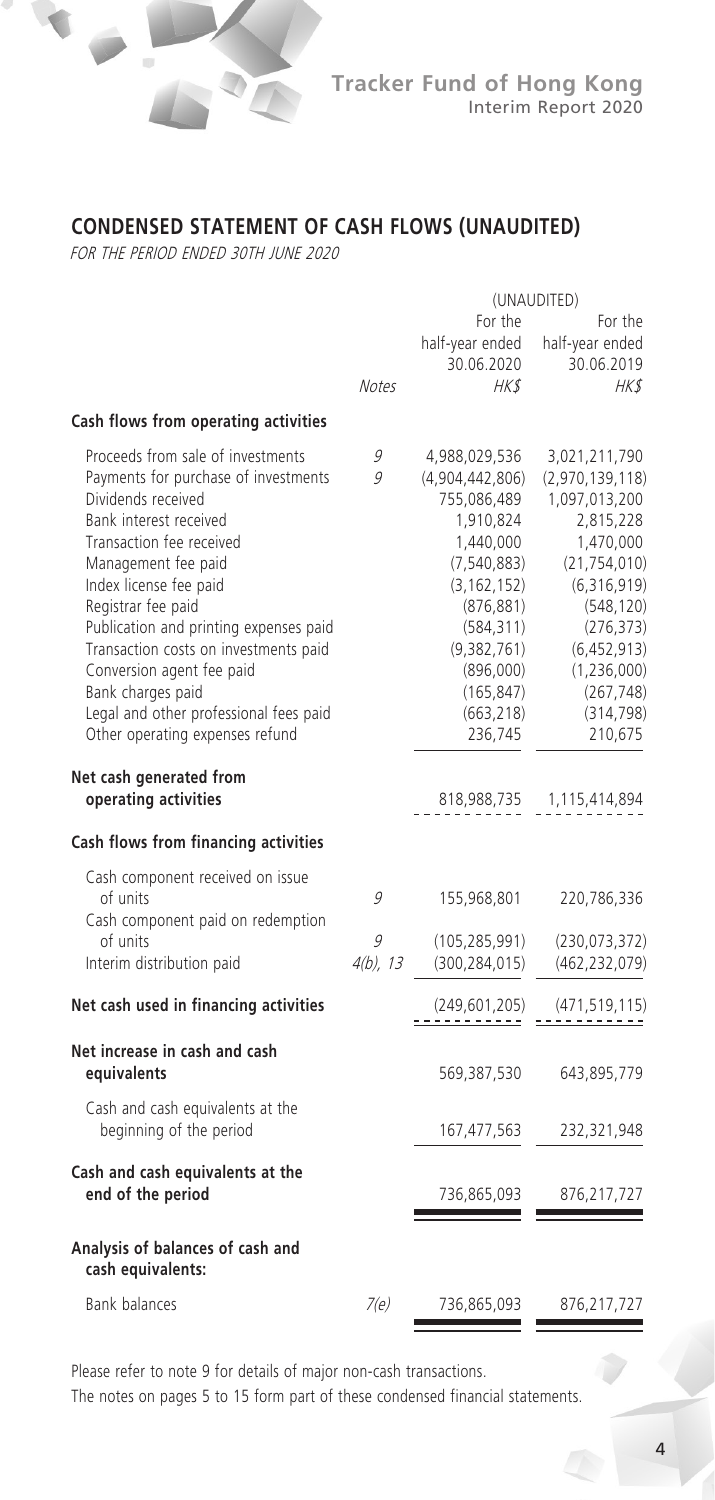# **NOTES TO THE UNAUDITED CONDENSED FINANCIAL STATEMENTS**

#### **1 General Information**

Tracker Fund of Hong Kong (the "Fund") is a unit trust which is governed by its Trust Deed dated 23rd October 1999, as amended, supplemented or restated from time to time (the "Trust Deed"). The Fund is authorized by the Securities and Futures Commission of Hong Kong under Section 104(1) of the Hong Kong Securities and Futures Ordinance. The Fund is also listed on The Stock Exchange of Hong Kong Limited (a subsidiary of the Hong Kong Exchanges and Clearing Limited).

The manager and the trustee of the Fund are State Street Global Advisors Asia Limited (the "Manager") and State Street Bank and Trust Company (the "Trustee") respectively.

The Fund's objective is to provide investment results that closely correspond to the performance of the Hang Seng Index (the "Index").

#### **2 Basis of preparation and accounting policies**

These unaudited condensed interim financial statements for the six months ended 30th June 2020 have been prepared in accordance with Hong Kong Accounting Standard 34, "Interim financial reporting". The unaudited condensed interim financial statements should be read in conjunction with the annual financial statements for the year ended 31st December 2019, which have been prepared in accordance with Hong Kong Financial Reporting Standards ("HKFRS").

The accounting policies and methods of computation applied are consistent with those of the annual financial statements for the year ended 31st December 2019. Other amendments to HKFRS effective for the financial year ending 31st December 2020 are not expected to have a material impact on the Fund.

#### **3 Net gain/(loss) on investments**

|                                             | (UNAUDITED)         |                 |  |
|---------------------------------------------|---------------------|-----------------|--|
|                                             | For the             | For the         |  |
|                                             | half-year ended     | half-year ended |  |
|                                             | 30.06.2020          | 30.06.2019      |  |
|                                             | <b>HK\$</b>         | HK\$            |  |
| Change in unrealized gain/(loss)            |                     |                 |  |
| on investments                              | (10, 956, 985, 457) | 7,155,538,719   |  |
| Realized (loss)/gain on sale of investments | (206, 415, 147)     | 1,461,354,823   |  |
|                                             | (11, 163, 400, 604) | 8,616,893,542   |  |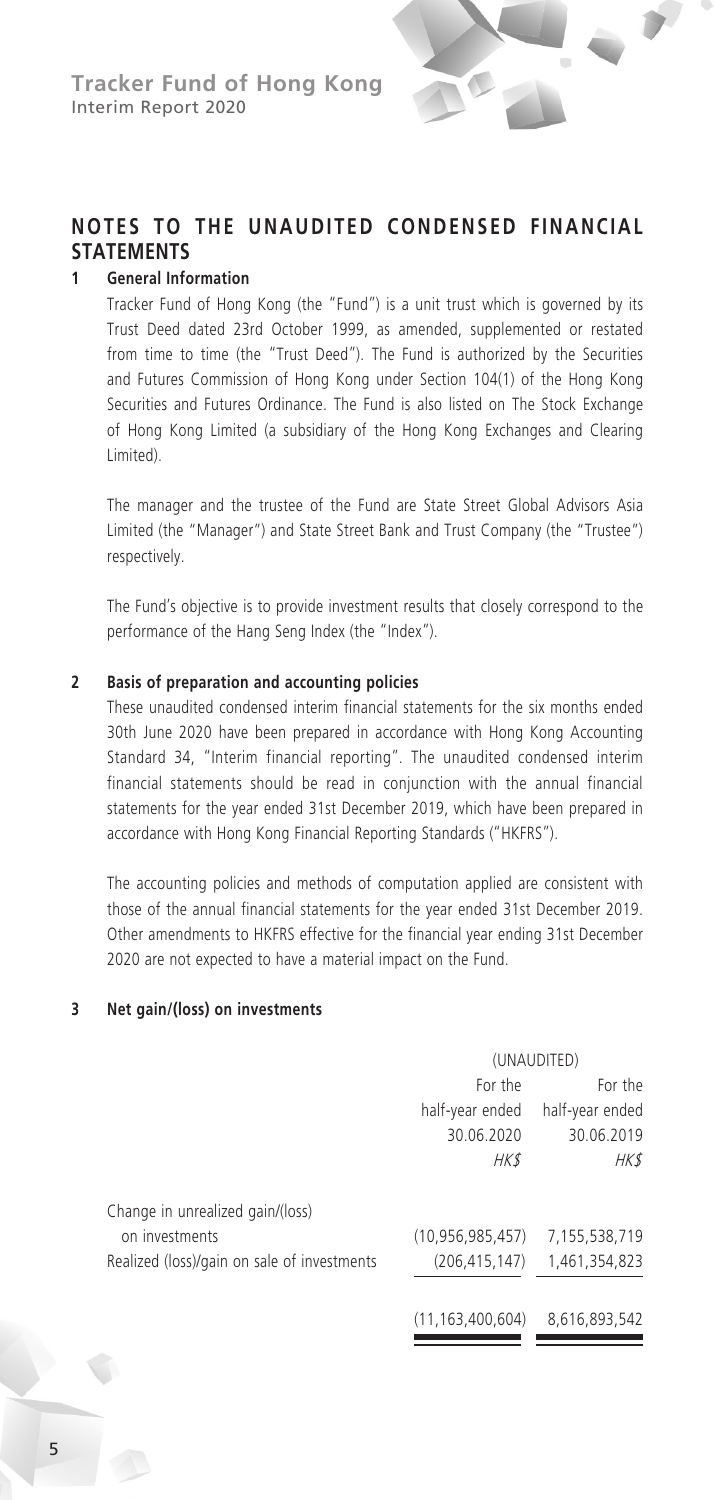#### **4 Income**

(a) Transaction fee

Applications to create or redeem units are only made through brokers or dealers (who itself or its agent is a participant in Central Clearing and Settlement System ("CCASS") and to whose or whose agent's account any units are for the time being credited by Hong Kong Securities Clearing Company ("HKSCC")) (the "Participating Dealers") which have executed participation agreements with the Manager, the Trustee, HK Conversion Agency Services Limited (the "Conversion Agent") and HKSCC. The Fund is entitled to receive a transaction fee of HK\$15,000 per total aggregate creation and redemption orders per day per Participating Dealer.

(b) Other income

Other income represents registrar charges levied on unitholders (other than HKSCC Nominees) who hold units registered in their own names as at each record date for the relevant distribution. Currently, these charges amount to the lower of HK\$40 per distribution per unitholder and the unitholder's actual distribution entitlement. Such charges are deducted on a half-yearly basis from the half-yearly distributions payable to the relevant unitholders.

#### **5 Number of units in issue and net assets attributable to unitholders of redeemable units**

The Fund's capital is represented by the net assets attributable to unitholders of redeemable units. Units are issued through an in-kind creation of an Index Basket with the remaining balances in cash, and are redeemed in-kind with the remaining balances in cash. Creations and redemptions of units during the period are shown on the Condensed Statement of Changes in Net Assets Attributable to Unitholders of Redeemable Units. In accordance with the objectives and risk management policies outlined in note 12(a), the Manager endeavors to invest in appropriate investments while maintaining sufficient liquidity to meet redemption, such liquidity being augmented by disposal of listed securities where necessary.

In accordance with the provisions of the Trust Deed, listed investments are stated at the last traded price on the valuation day for the purpose of determining net asset value per unit for creations and redemptions and for various fee calculations.

Net assets attributable to unitholders of redeemable units at last traded market prices represent a liability in the Condensed Statement of Net Assets, carried at the redemption amount that would be payable at the period end date if the unitholders exercised the right to redeem the units in the Fund.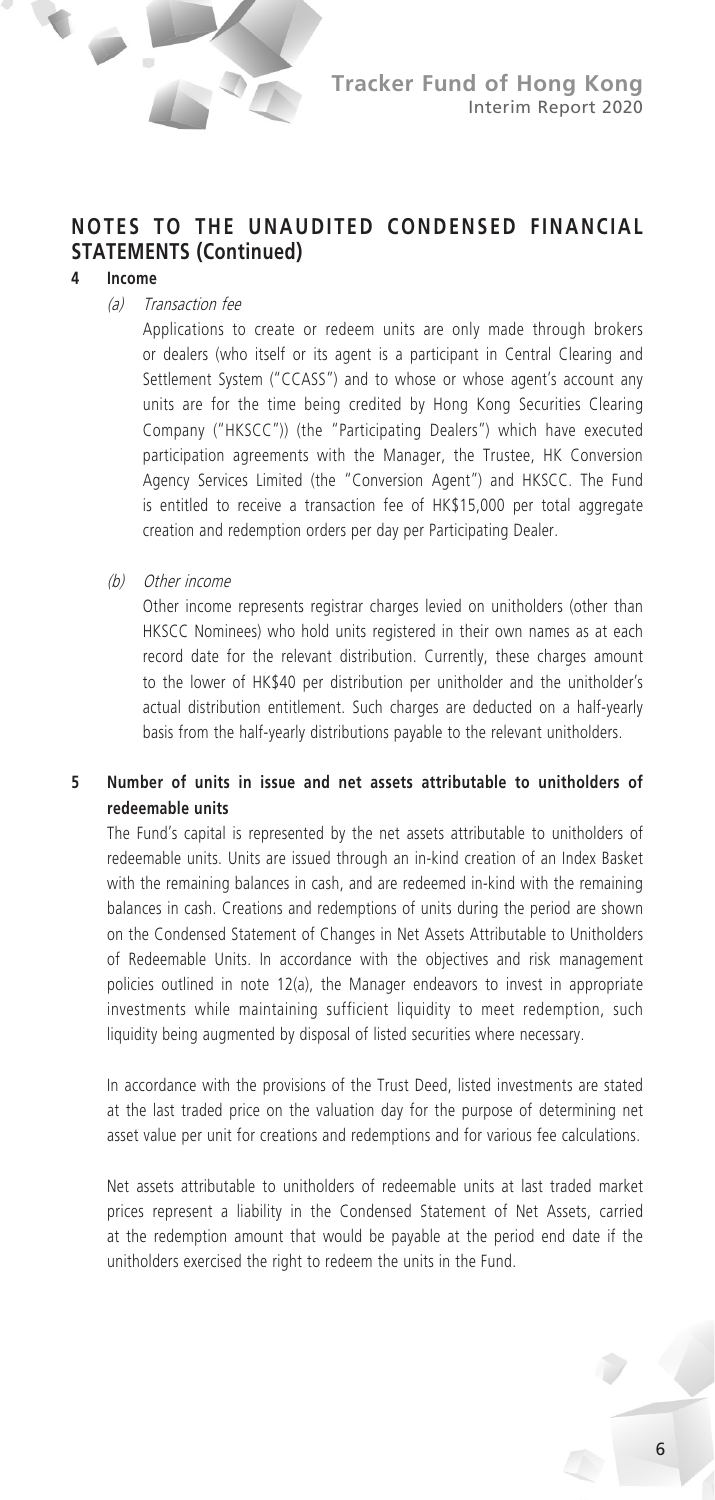#### **NOTES TO THE UNAUDITED CONDENSED FINANCIAL STATEMENTS (Continued)**

#### **5 Number of units in issue and net assets attributable to unitholders of redeemable units (Continued)**

|                                                                      |                | (UNAUDITED)<br>Number of units |                 |
|----------------------------------------------------------------------|----------------|--------------------------------|-----------------|
|                                                                      | 01.01.2020     | 01.07.2019                     | 01.01.2019      |
|                                                                      | to             | 10 <sub>o</sub>                | to              |
|                                                                      | 30.06.2020     | 31.12.2019                     | 30.06.2019      |
| Units in issue at the beginning of                                   |                |                                |                 |
| the period                                                           | 3,158,992,500  | 2,990,992,500                  | 3,155,992,500   |
| Issue of units                                                       | 1,240,000,000  | 837,000,000                    | 1,638,000,000   |
| Redemption of units                                                  | (931,000,000)  | (669,000,000)                  | (1,803,000,000) |
| Units in issue at the end of the period                              | 3,467,992,500  | 3,158,992,500                  | 2,990,992,500   |
|                                                                      | HK\$           | <b>HK\$</b>                    | <b>HK\$</b>     |
| Net assets attributable to holders of<br>redeemable units            | 86,386,563,290 | 89,670,742,240                 | 87,174,218,140  |
| Net assets attributable to holders of<br>redeemable units (per unit) | 24.91          | 28.39                          | 29.15           |
| Net asset value per Creation Unit<br>(1 Creation Unit is equivalent  |                |                                |                 |
| to 1,000,000 units)                                                  | 24,909,674     | 28,385,867                     | 29,145,582      |

#### **6 Taxation**

No provision for Hong Kong profits tax has been made as the Fund was authorized as a collective investment scheme under Section 104 of the Hong Kong Securities and Futures Ordinance and is therefore exempted from profits tax under Sections 26A(1A) of the Hong Kong Inland Revenue Ordinance.

The Fund has investments in shares of companies in People's Republic of China ("PRC") listed on the Hong Kong Stock Exchange ("H-shares") and Red Chips. Under general taxing provisions of the Corporate Income Tax Law ("CIT Law"), a fund could be technically subject to 10% withholding income tax ("WIT") on the PRC sourced capital gains, unless exempt or reduced under relevant double tax treaties. However, there may be practical difficulty for the PRC tax authorities to impose and collect WIT on such capital gains. The 10% WIT has not been strictly enforced by local tax bureau on capital gains derived by non-tax resident enterprises of the PRC from the trading of H-Shares and Red Chips. Where capital gains are derived from trading of H-Shares and Red Chips, Value added tax ("VAT") in general is not imposed as the purchase and disposal are often concluded and completed outside the PRC.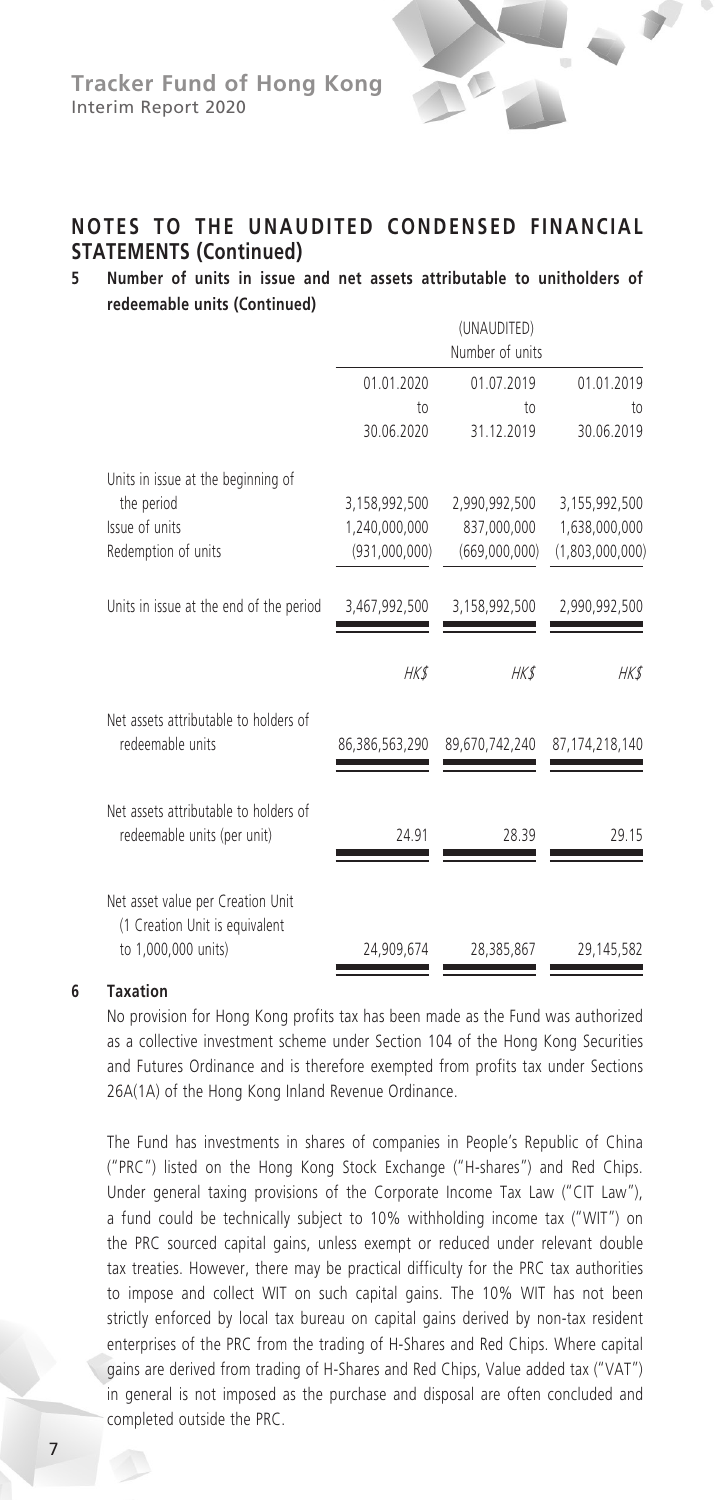#### **6 Taxation (Continued)**

No provision was made for taxation from such gains in the financial statements as the Manager believes that the taxation on capital gains derived from H-Shares and Red Chips is not probable under the current enforcement environment.

Withholding tax of 10% was charged on dividend income received from H-shares and Red Chips during the periods ended 30th June 2020 and 2019.

#### **7 Transactions with the related parties/Manager, Trustee and their Connected Persons**

Parties are considered to be related if one party has the ability to control the other party or exercise significant influence over the other party in making financial or operational decisions. Related parties of the Fund also include the Manager, investment delegate, directors of the scheme, Trustee/custodian and their connected persons. Connected Persons are those as defined in the Code on Unit Trusts and Mutual Funds established by the Securities and Futures Commission of Hong Kong (the "SFC Code"). All transactions entered into during the period between the Fund and its related parties were entered into in the ordinary course of business and on normal commercial terms. To the best of the Manager's and the Trustee's knowledge, the Fund did not have any other transactions with the Manager's or the Trustee's related parties and connected persons except for those disclosed below.

(a) Manager's holding in the Fund

The directors and officers of the Manager may transact in the units of the Fund as principal. As at 30th June 2020, the directors and officers of the Manager together did not hold any units in the Fund (as at 31st December 2019: 11,000 units).

(b) Trustee's holding in the Fund

The directors and officers of the Trustee or its connected persons may transact in the units of the Fund as principal. As at 30th June 2020, the directors and officers of the Trustee and its connected persons did not hold any units of the Fund.

(c) Management fee

The fee payable to the Manager is calculated at the following annual rates of the net asset value of the Fund on the last dealing day in the relevant quarter:

| For the first HK\$15 billion of the net asset value            | 0.050% |
|----------------------------------------------------------------|--------|
| For the next HK\$15 billion of the net asset value             | 0.045% |
| For the next HK\$15 billion of the net asset value             | 0.030% |
| Any amount by which the net asset value exceeds HK\$45 billion | 0.025% |

The management fee is accrued daily and payable quarterly in arrears.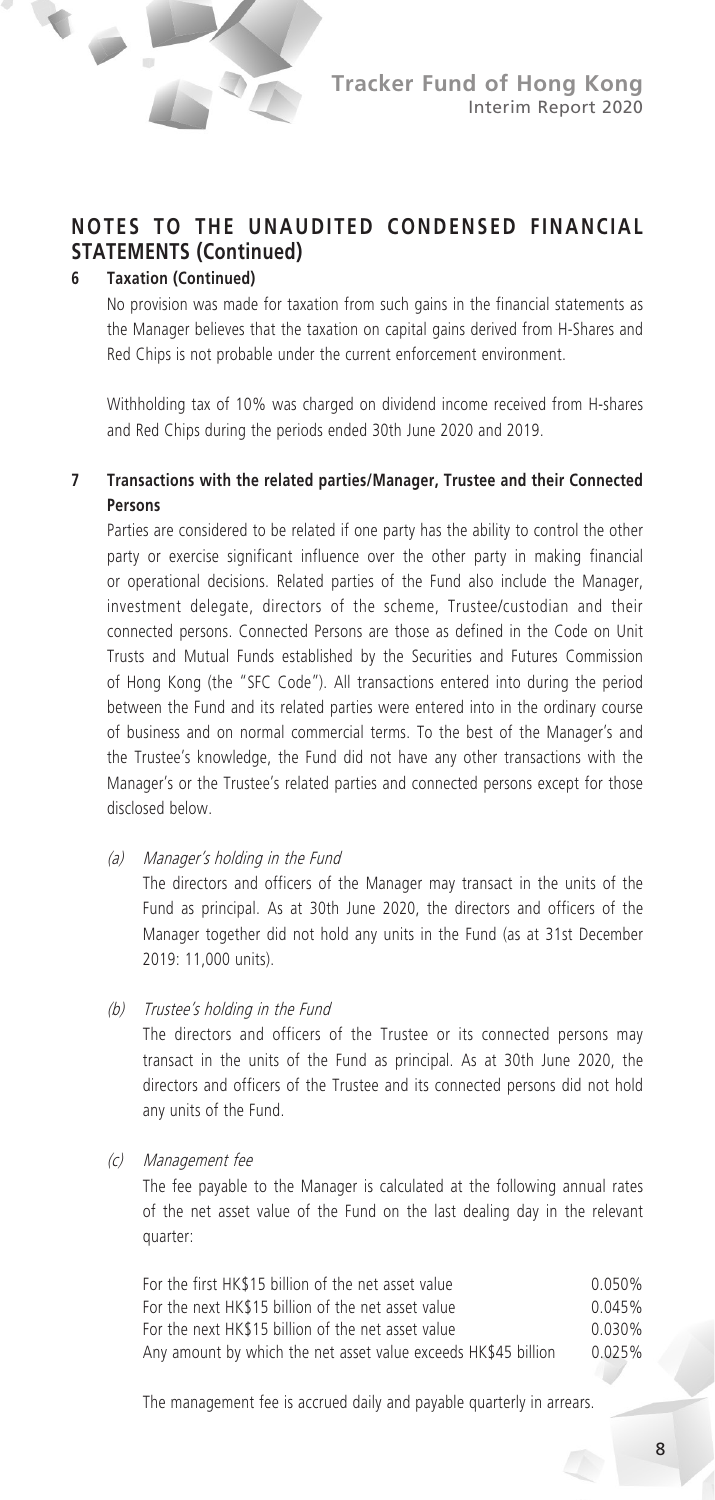# **NOTES TO THE UNAUDITED CONDENSED FINANCIAL STATEMENTS (Continued)**

#### **7 Transactions with the related parties/Manager, Trustee and their Connected Persons (Continued)**

#### (d) Trustee fee

The fee payable to the Trustee is calculated at the following annual rates of the net asset value of the Fund of the last dealing day in the relevant quarter:

| For the first HK\$15 billion of the net asset value            | 0.050% |
|----------------------------------------------------------------|--------|
| For the next HK\$15 billion of the net asset value             | 0.045% |
| For the next HK\$15 billion of the net asset value             | 0.030% |
| Any amount by which the net asset value exceeds HK\$45 billion | 0.025% |

The Trustee fee is paid to State Street Bank and Trust Company for acting as the trustee and the custodian of the Fund and covers all portfolio valuation services, administration of securities trading, acquisition, delivery, holding and disposal of investments, corporate actions, dividend collection and distribution, dividend reinvestment, regulatory filings, tax filings, preparation of semi-annual and annual reports and maintenance of accounting records (but not auditing) and excludes transaction fees, costs and charges and other out-of-pocket expenses.

The trustee fee is accrued daily and payable quarterly in arrears.

#### (e) Bank balances

Bank balance held with the Trustee amounted to HK\$2,313,898 as at 30th June 2020 (as at 31st December 2019: HK\$2,416,281). Such account is interest bearing. Interest income amounting to HK\$478 was accrued and received for the period ended to 30th June 2020 with respect to the bank balance held with the Trustee (period ended 30th June 2019: HK\$4,692).

#### **8 Other fees**

#### (a) Registrar fee

The fee payable to Computershare Hong Kong Investor Services Limited (the "Registrar"), is calculated based on the number of unitholders on the register on the first business day of the relevant month at the following fee scale, subject to a monthly maximum aggregate registrar fee of HK\$1,000,000.

> HK\$ (per month)

| For the first 2,000 Unitholders                                  | 12,000 |
|------------------------------------------------------------------|--------|
| For every additional 1,000 Unitholders up to 100,000 Unitholders | 2.650  |
| For every additional 1,000 Unitholders above 100,000 Unitholders | 2.250  |

The registrar fee is accrued daily and payable monthly in advance.

The Registrar is also reimbursed for all of its out-of-pocket expenses incurred in connection with performing its services.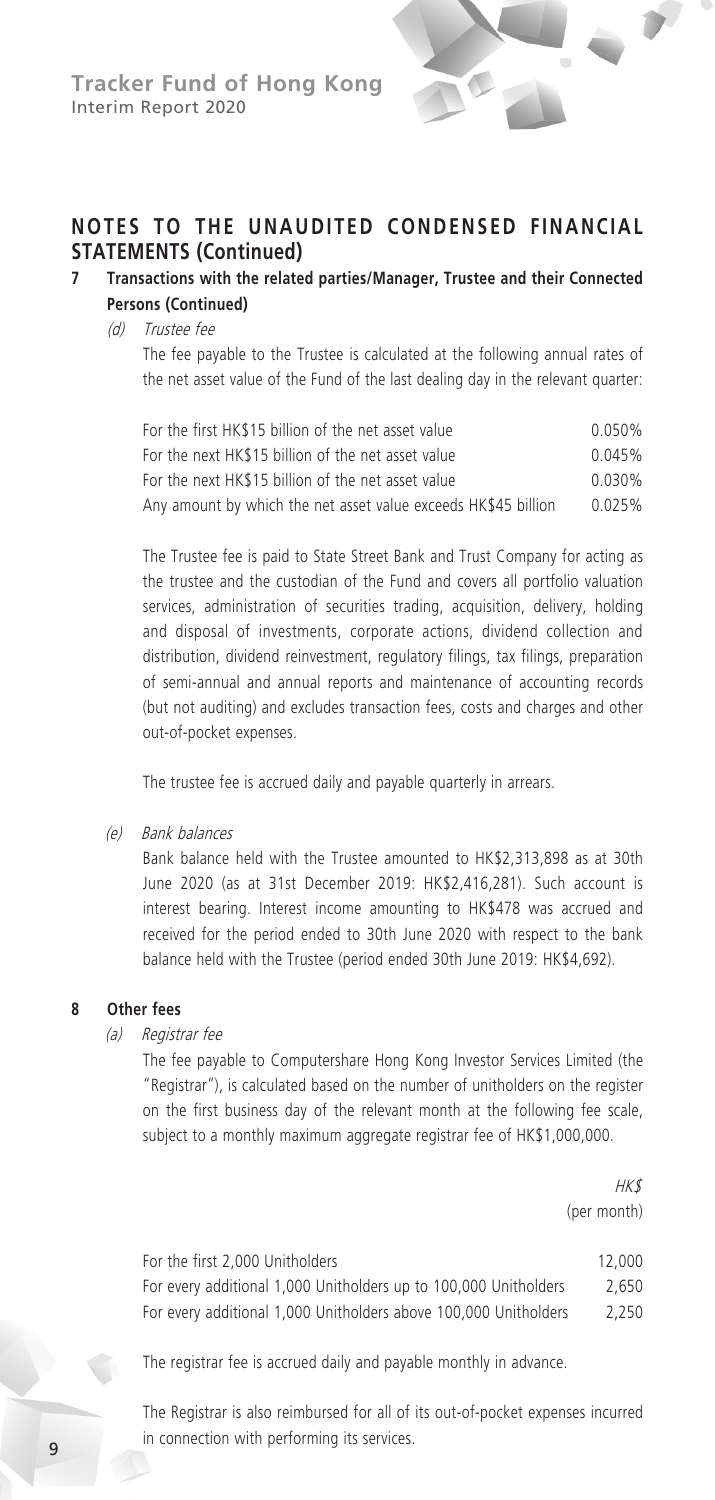

#### **8 Other fees (Continued)**

(b) Conversion agent fee

The Conversion Agent, HK Conversion Agency Services Limited, received a monthly retainer fee of HK\$16,000 plus a transaction fee of HK\$12,000 on total aggregate creation and redemption orders per day per Participating Dealer.

The conversion agent fee is accrued daily and payable monthly in arrears.

(c) Index license fee

Prior to 1 April 2019, the index license fee is calculated at the rate of 0.015% per annum on the daily average net asset value of the Fund, subject to a minimum of US\$10,000 per annum. With effect from 1 April 2019, the index license fee is calculated at the following annual rates of the net asset value of the Fund, subject to a minimum fee of US\$10,000:

| For the first HK\$100 billion of the net asset value            | 0.015%  |
|-----------------------------------------------------------------|---------|
| For the next HK\$100 billion of the net asset value             | 0.0135% |
| Any amount by which the net asset value exceeds HK\$200 billion | 0.012%  |

The index license fee is accrued daily and payable quarterly in arrears.

#### **9 Major non-cash transactions**

In accordance with the Trust Deed, units are issued through an in-kind creation of an Index Basket with the remaining balances in cash. For each Creation Unit (of 1,000,000 units), the Fund receives an Index Basket consisting of constituent shares as determined by the Manager on a daily basis. During the period ended 30th June 2020, the Fund issued 1,240,000,000 units (for the period ended 30th June 2019: 1,638,000,000 units), totaling HK\$31,321,307,041 (for the period ended 30th June 2019: HK\$46,913,484,576) in exchange for Index Baskets consisting of investments valued at HK\$31,166,891,686 (for the period ended 30th June 2019: HK\$46,692,698,240) plus the relevant cash component of HK\$154,415,355 (for the period ended 30th June 2019: HK\$220,786,336).

In accordance with the Trust Deed, units are redeemed in-kind with the remaining balances in cash. During the period ended 30th June 2020, the Fund redeemed 931,000,000 units (for the period ended 30th June 2019: 1,803,000,000 units), totaling HK\$24,446,785,016 (for the period ended 30th June 2019: HK\$51,721,546,152) in exchange for Index Baskets consisting of investments valued at HK\$24,341,770,871 (for the period ended 30th June 2019: HK\$51,482,168,114) plus the relevant cash component of HK\$105,014,145 (for the period ended 30th June 2019: HK\$239,378,038).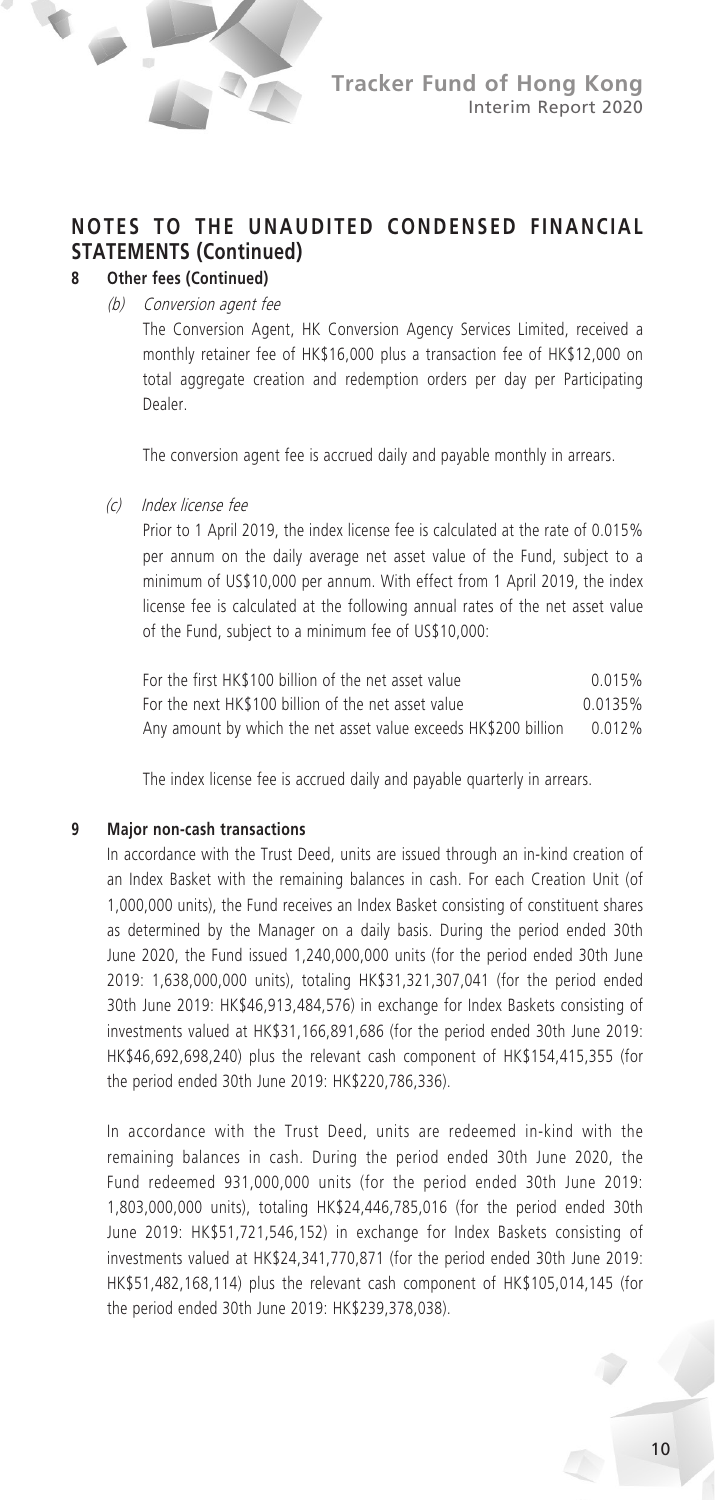# **NOTES TO THE UNAUDITED CONDENSED FINANCIAL STATEMENTS (Continued)**

#### **10 Soft dollar practices**

The Manager may effect transactions, provided that any such transaction is consistent with standards of "best execution", by or through the agency of another person for the account of the Fund with whom the Manager or any of its Connected Persons have an arrangement under which that party will from time to time provide to or procure for the Manager or any of its Connected Persons goods, services or other benefits (such as research and advisory services, computer hardware associated with specialized software or research services and performance measures) the nature of which is such that their provision can reasonably be expected to benefit the Fund as a whole and may contribute to an improvement in the performance of the Fund. For the avoidance of doubt, such goods and services may not include travel, accommodation, entertainment, general administrative goods or services, general office equipment or premises, membership fees, employees' salaries or direct money payments.

Since the inception of the Fund, the Manager had not participated in any soft dollar arrangements in respect of any transactions for the account of the Fund.

#### **11 Investment limitations and prohibitions under the SFC Code**

Pursuant to the SFC's Guidelines for Regulating Index Tracking Exchange Traded Funds (the "ETF Guidelines"), the Manager is permitted to overweight the holdings of the Fund relative to its respective weightings in the underlying index, on the condition that the maximum extra weighting in any constituent securities will not exceed the maximum limit reasonably determined by the Fund and after consultation with the SFC. The maximum limit for each of the Fund has been disclosed in its respective prospectus.

The Manager has confirmed that the Fund has complied with this limit during the period ended 30th June 2020 and the year ended 31st December 2019.

The SFC Code allows the Fund to invest in constituent securities issued by a single issuer for more than 10% of the Fund's net asset value provided that the investment is limited to any constituent securities that each accounts for more than 10% of the weighting of the Index and the Fund's holding of any such constituent securities may not exceed their respective weightings in the Index (except as a result of changes in the composition of the Index and the excess is transitional and temporary in nature).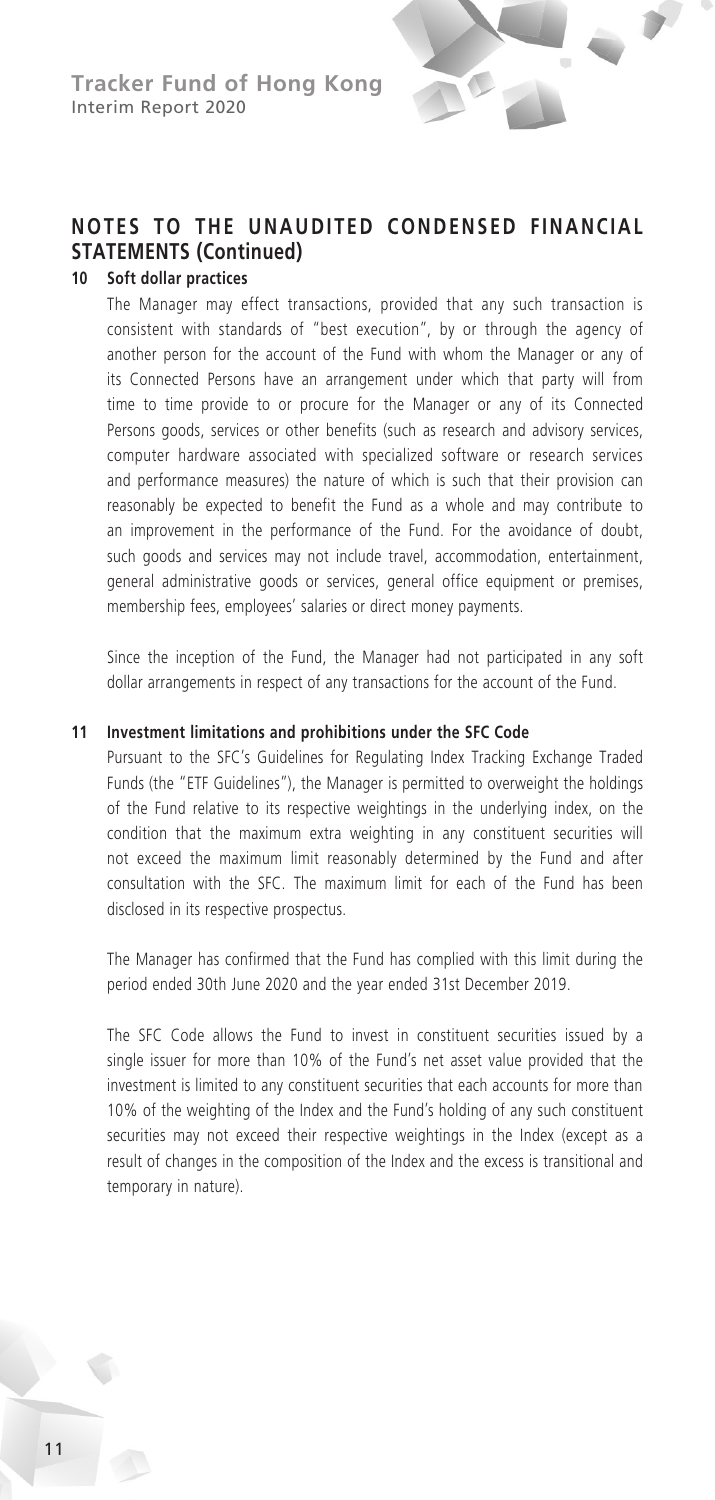

#### **11 Investment limitations and prohibitions under the SFC Code (Continued)**

Constituent securities that account for more than 10% of the net asset value of the Fund as at 30th June 2020 and 31st December 2019 were as follows:

|                                        |              | Respective weighting in<br>the Index (%) |              | % of net asset value |
|----------------------------------------|--------------|------------------------------------------|--------------|----------------------|
|                                        | 30.06.2020   | 31.12.2019                               | 30.06.2020   | 31.12.2019           |
| AIA Group Ltd.<br>Tencent Holdings Ltd | 10.4<br>11.4 | 9.7<br>10.6                              | 10.3<br>11.2 | 9.7<br>10.6          |
| Total                                  | 21.8         | 20.3                                     | 21.5         | 20.3                 |

Except as disclosed above, there were no other securities that individually accounted for more than 10% of the net asset value of the Fund as at 30th June 2020 and 31st December 2019.

During the period ended 30th June 2020, the Hang Seng Index decreased by 13.35% (for the period ended 30th June 2019: increased by 10.43%), while the net asset value per unit of the Fund decreased by 12.25% (for the period ended 30th June 2019: increased by 11.94%).

#### **12 Financial risk management**

(a) Fair value estimation

The fair value of financial assets and liabilities traded in active markets (such as publicly traded derivatives and trading securities) are based on quoted market prices at the close of trading on the period end date.

A financial instrument is regarded as quoted in an active market if quoted prices are readily and regularly available from an exchange, dealer, broker, industry group, pricing service, or regulatory agency, and those prices represent actual and regularly occurring market transactions on an arm's length basis.

The carrying value less impairment provision of other receivables and payables are assumed to approximate their fair values. The fair value of financial liabilities for disclosure purposes is estimated by discounting the future contractual cash flows at the current market interest rate that is available to the Fund for similar financial instruments.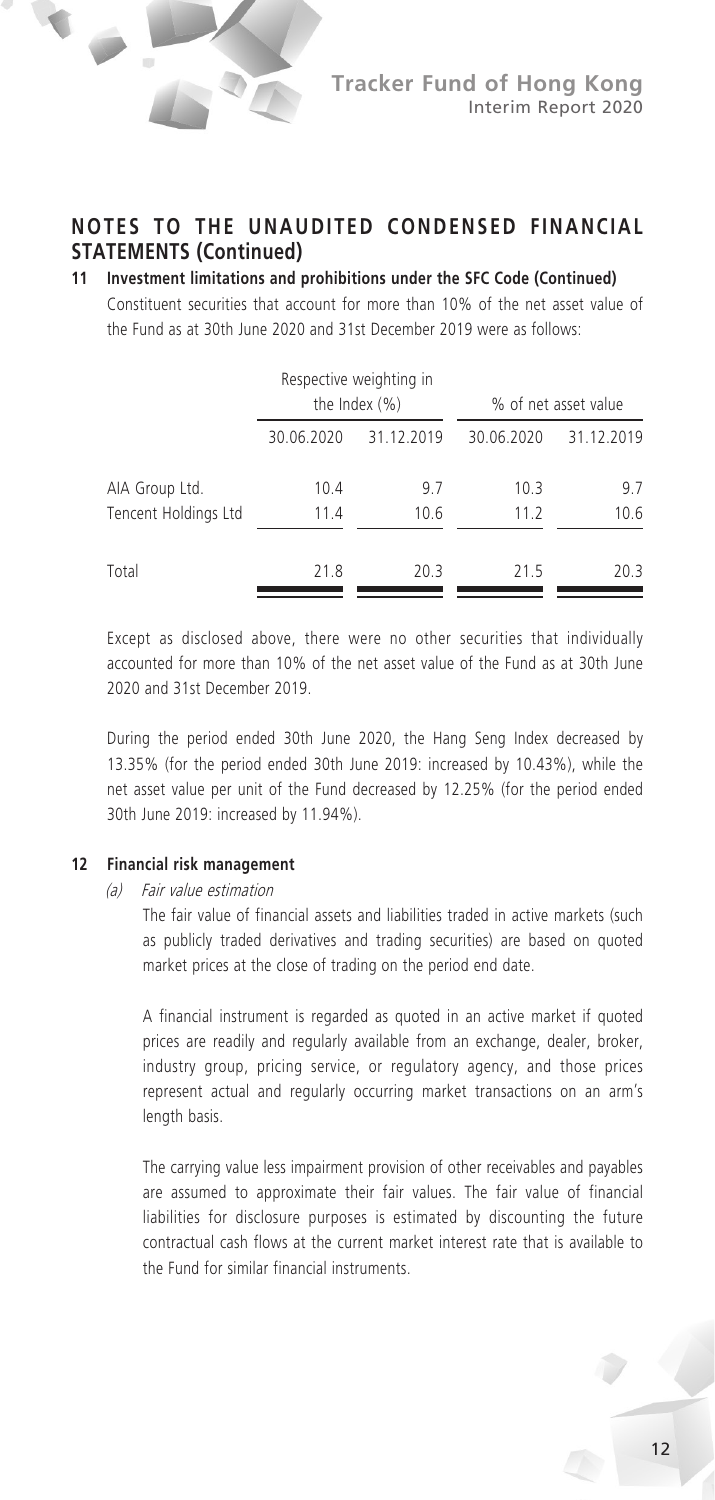# **NOTES TO THE UNAUDITED CONDENSED FINANCIAL STATEMENTS (Continued)**

#### **12 Financial risk management (Continued)**

(a) Fair value estimation (Continued)

HKFRS 13 requires the Fund to classify fair value measurements using a fair value hierarchy that reflects the significance of the inputs used in making the measurements. The fair value hierarchy has the following levels:

- Quoted prices (unadjusted) in active markets for identical assets or liabilities that the Fund can access at the measurement date (level 1).
- Inputs other than quoted prices included within level 1 that are observable for the asset or liability, either directly (that is, as prices) or indirectly (that is, derived from prices) (level 2).
- Inputs for the asset or liability that are not based on observable market data (that is, unobservable inputs) (level 3).

The level in the fair value hierarchy within which the fair value measurement is categorized in its entirety is determined on the basis of the lowest level input that is significant to the fair value measurement in its entirety. For this purpose, the significance of an input is assessed against the fair value measurement in its entirety. If a fair value measurement uses observable inputs that require significant adjustment based on unobservable inputs, that measurement is a level 3 measurement. Assessing the significance of a particular input to the fair value measurement in its entirety requires judgment, considering factors specific to the asset or liability.

The determination of what constitutes "observable" requires significant judgment by the Fund. The Fund considers observable data to be that market data that is readily available, regularly distributed or updated, reliable and verifiable, not proprietary, and provided by independent sources that are actively involved in the relevant market.

The following table analyses within the fair value hierarchy the Fund's investments (by class) measured at fair value at 30th June 2020 and 31st December 2019.

All fair value measurements disclosed are recurring fair value measurements.

|                                                                                            | Level 1<br><b>HK\$</b> | Level 2<br><b>HK\$</b> | Level 3<br><b>HK\$</b> | Total<br><b>HK\$</b> |
|--------------------------------------------------------------------------------------------|------------------------|------------------------|------------------------|----------------------|
| As at 30.06.2020<br>Assets<br>Financial assets at<br>fair value through<br>profit or loss: |                        |                        |                        |                      |
| - Equity securities                                                                        | 85,158,642,426         | -                      |                        | 85,158,642,426       |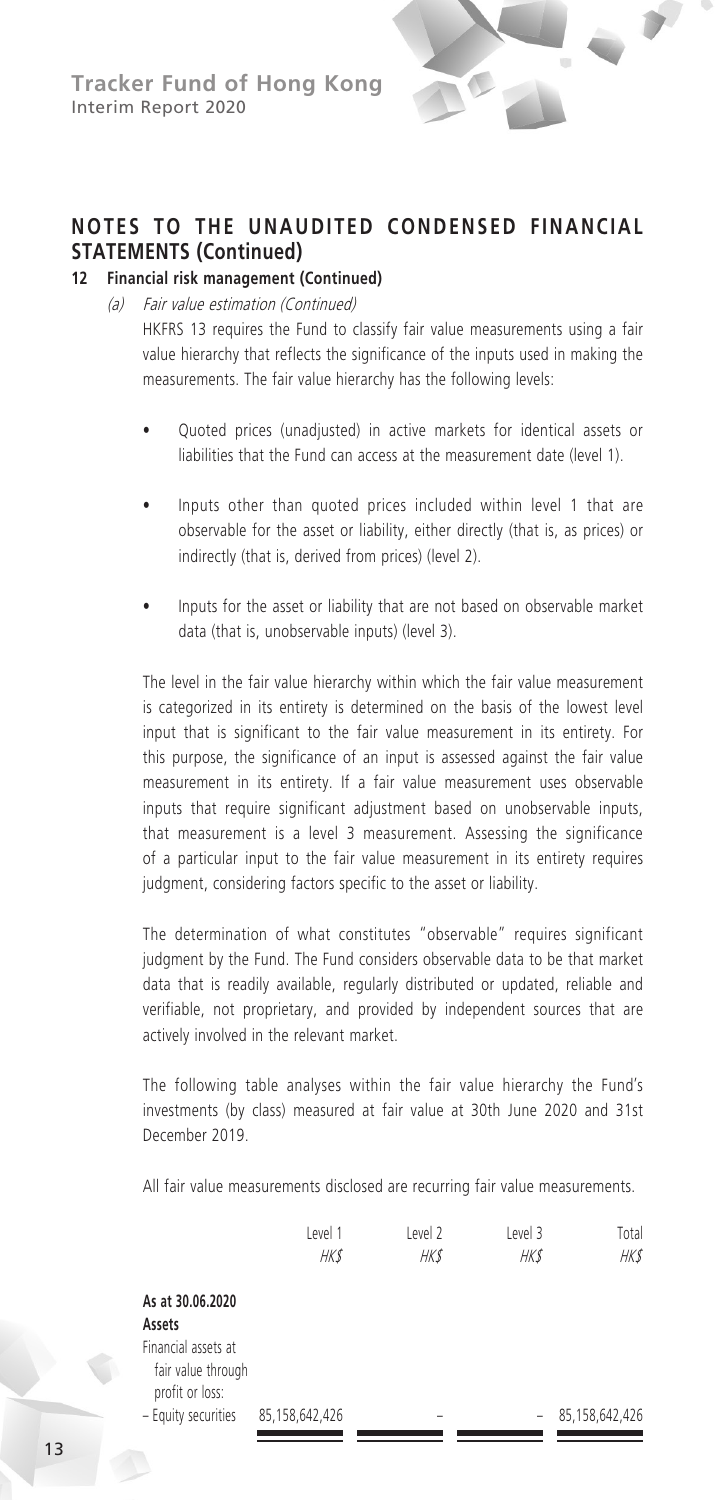

#### **12 Financial risk management (Continued)**

| (a) | Fair value estimation (Continued)                            |                |             |             |                |
|-----|--------------------------------------------------------------|----------------|-------------|-------------|----------------|
|     |                                                              | Level 1        | Level 2     | Level 3     | Total          |
|     |                                                              | <b>HK\$</b>    | <b>HK\$</b> | <b>HK\$</b> | <b>HK\$</b>    |
|     | As at 31.12.2019                                             |                |             |             |                |
|     | Assets                                                       |                |             |             |                |
|     | Financial assets at<br>fair value through<br>profit or loss: |                |             |             |                |
|     | - Equity securities                                          | 89,521,415,060 | -           | ۰           | 89,521,415,060 |

Investments whose values are based on quoted market prices in active markets, and therefore classified within level 1, include active listed equities. The Fund does not adjust the quoted price for these instruments.

Financial instruments that trade in markets that are not considered to be active but are valued based on quoted market prices, dealer quotations or alternative pricing sources supported by observable inputs are classified within level 2. As of 30th June 2020 and 31st December 2019, the Fund did not hold any investments classified in level 2.

Investments classified within level 3 have significant unobservable inputs, as they trade infrequently. As of 30th June 2020 and 31st December 2019, the Fund did not hold any investments classified in level 3.

For the period ended 30th June 2020 and the year ended 31st December 2019, there were no transfers of financial instruments between levels.

The assets and liabilities included in the Condensed Statement of Net Assets except investments are carried at amortized cost; their carrying values are a reasonable approximation of fair value.

#### **13 Distributions**

|                                           | (UNAUDITED) |             |  |
|-------------------------------------------|-------------|-------------|--|
|                                           | 2020        | 2019        |  |
|                                           | <b>HK\$</b> | HK\$        |  |
| Interim distribution                      |             |             |  |
| - HK\$0.15 on 3,092,992,500 units paid on |             |             |  |
| 31st May 2019                             |             | 463.948.875 |  |
| - HK\$0.09 on 3,354,992,500 units paid on |             |             |  |
| 29th May 2020                             | 301,949,325 |             |  |
|                                           |             |             |  |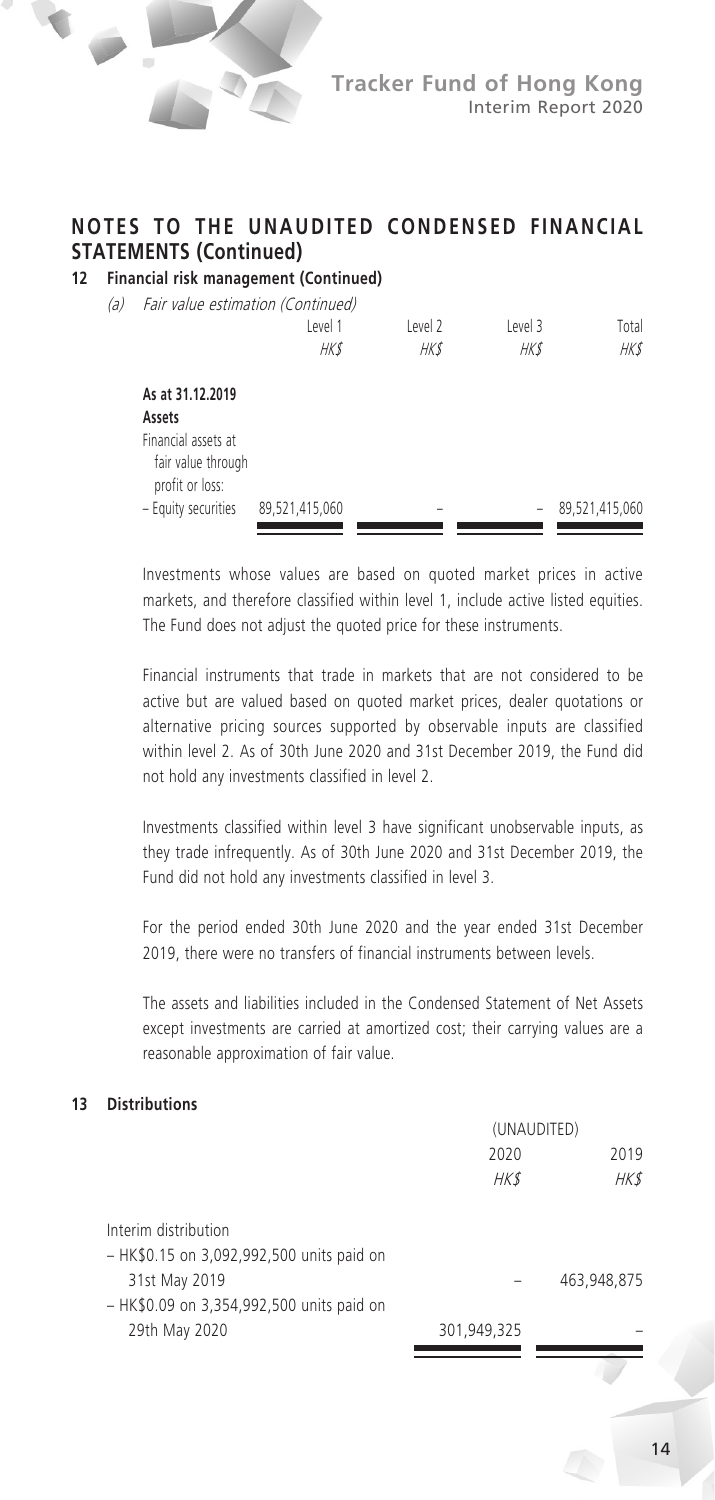# **NOTES TO THE UNAUDITED CONDENSED FINANCIAL STATEMENTS (Continued)**

#### **14 Segment information**

The Manager makes the strategic resource allocations on behalf of the Fund. The Fund has determined the operating segments based on the reports reviewed by the Manager, which are used to make strategic decisions.

The Manager is responsible for the Fund's entire portfolio and considers the business to have a single operating segment. The objective of the Fund is to track the performance of its index and invests in substantially all the index constituents with security weight and industry weight that are closely aligned with the characteristics of the tracked index.

The Fund trades in the constituent shares of the Hang Seng Index with the objective to provide investment results that closely correspond to the performance of the Index.

The internal reporting provided to the Manager for the Fund's assets, liabilities and performance is prepared on a consistent basis with the measurement and recognition principles of HKFRS.

There were no changes in the reportable segment during the period.

The Fund is domiciled in Hong Kong. All of the Fund's income is generated in Hong Kong. Majority of such income is from investments in entities listed in Hong Kong.

The Fund has no assets classified as non-current assets. The Fund has portfolios that closely correspond to the security weight and industry weight of the relevant tracked index. Please refer to note 11 for investment holdings account for more than 10% of the Fund's net assets.

The Fund also has a diversified unitholder population. However, as at 30th June 2020 and 31st December 2019, there was one nominee company that held more than 10% of the Fund's net assets. The nominee company's holdings were 90.04% as at 30th June 2020 and 88.89% as at 31st December 2019.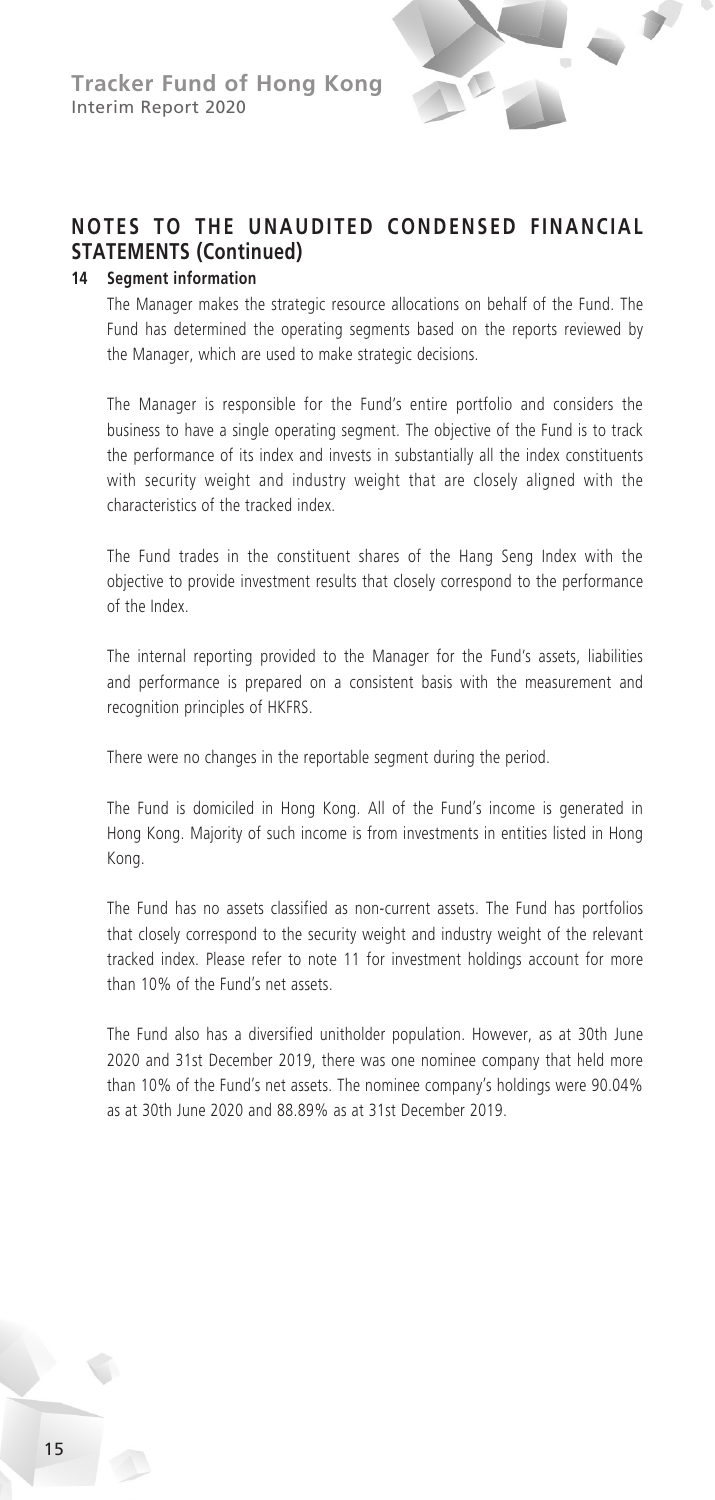

# **INVESTMENT PORTFOLIO (UNAUDITED)**

AS AT 30TH JUNE 2020

|                                                                      | Holdings      | Fair value<br>HK\$ | % of net assets |
|----------------------------------------------------------------------|---------------|--------------------|-----------------|
| <b>Hong Kong</b><br>Listed investments (98.58%)<br>Equities (98.58%) |               |                    |                 |
| Commence and Industry (34.74%)                                       |               |                    |                 |
| AAC Technologies Holdings Ltd.                                       | 6,981,549     | 331,972,655        | 0.38            |
| China Mengniu Dairy Co. Ltd.                                         | 29,052,976    | 859,968,090        | 1.00            |
| China Mobile Ltd.                                                    | 64,713,909    | 3,384,537,441      | 3.92            |
| China Petroleum & Chemical Corporation                               | 255,226,180   | 824,380,561        | 0.95            |
| China Shenhua Energy Co. Ltd.                                        | 35,902,938    | 435,143,609        | 0.50            |
| China Unicom (Hong Kong) Ltd.                                        | 64,648,472    | 270,877,098        | 0.31            |
| CITIC Ltd.                                                           | 76,600,915    | 557,654,661        | 0.65            |
| CK Hutchison Holdings Ltd.                                           | 28,448,590    | 1,416,739,782      | 1.64            |
| CNOOC Ltd.                                                           | 188,223,671   | 1,622,488,044      | 1.88            |
| CSPC Pharmaceutical Group Ltd.                                       | 59,293,151    | 868,051,731        | 1.01            |
| Galaxy Entertainment Group Ltd.                                      | 22,818,248    | 1,203,662,582      | 1.39            |
| Geely Automobile Holdings Ltd.                                       | 58,094,336    | 708,750,899        | 0.82            |
| Hengan International Group Co. Ltd.                                  | 7,541,532     | 457,770,992        | 0.53            |
| MTR Corporation Ltd.                                                 | 16,235,768    | 651,866,085        | 0.76            |
| PetroChina Co. Ltd.                                                  | 222,892,673   | 572,834,170        | 0.66            |
| Sands China Ltd.                                                     | 29,825,555    | 906,696,872        | 1.05            |
| Shenzhou International Group Holdings Ltd.                           | 8,708,085     | 813,335,139        | 0.94            |
| Sino Biopharmaceutical Ltd.                                          | 79,474,107    | 1,160,321,962      | 1.34            |
| Sunny Optical Tech Co. Ltd.                                          | 7,531,787     | 933,941,588        | 1.08            |
| Swire Pacific Ltd.                                                   | 5,259,674     | 216,172,601        | 0.25            |
| Techtronic Industries Co. Ltd.                                       | 15,438,715    | 1,170,254,597      | 1.36            |
| Tencent Holdings Ltd.                                                | 19,407,688    | 9,676,673,237      | 11.20           |
| Want Want China Holding Ltd.                                         | 59,159,182    | 346,081,215        | 0.40            |
| WH Group Co. Ltd.                                                    | 93,063,940    | 617,944,562        | 0.72            |
|                                                                      |               | 30,008,120,173     | 34.74           |
| Finance (49.39%)                                                     |               |                    |                 |
| AIA Group Ltd.                                                       | 122,471,256   | 8,854,671,809      | 10.25           |
| Bank of China Ltd.                                                   | 836,553,078   | 2,400,907,334      | 2.78            |
| Bank of Communications Co Ltd.                                       | 92,468,399    | 441,998,947        | 0.51            |
| BOC Hong Kong (Holdings) Ltd.                                        | 39,092,440    | 963,628,646        | 1.11            |
| China Construction Bank Corporation                                  | 1,140,513,145 | 7,151,017,419      | 8.28            |
| China Life Insurance Co. Ltd.                                        | 78,404,179    | 1,223,105,192      | 1.42            |
| Hang Seng Bank Ltd.                                                  | 8,047,035     | 1,046,919,254      | 1.21            |
| Hong Kong Exchanges and Clearing Ltd.                                | 12,627,044    | 4,166,924,520      | 4.82            |
| <b>HSBC Holdings Plc</b>                                             | 218,078,127   | 7,894,428,197      | 9.14            |
| Industrial and Commercial Bank of China Ltd.                         | 777,386,105   | 3,653,714,694      | 4.23            |
| Ping An Insurance (Group) Co. of China Ltd.                          | 62,823,571    | 4,868,826,752      | 5.64            |
|                                                                      |               |                    |                 |

42,666,142,764 49.39

16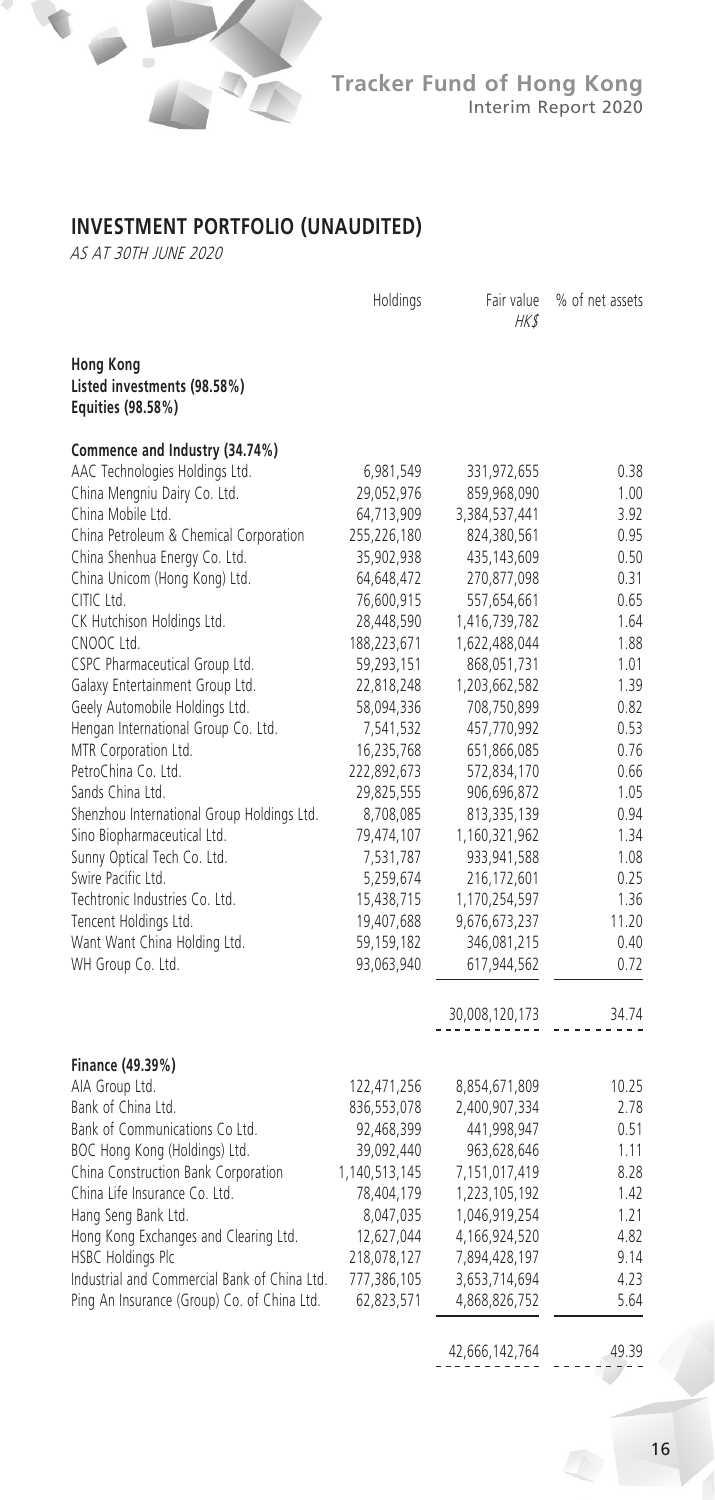# **INVESTMENT PORTFOLIO (UNAUDITED) (Continued)**

O.

AS AT 30TH JUNE 2020

|                                       | Holdings    | Fair value<br>HK\$ | % of net assets |
|---------------------------------------|-------------|--------------------|-----------------|
| Properties (10.09%)                   |             |                    |                 |
| China Overseas Land & Investment Ltd. | 40,337,527  | 945,915,008        | 1.09            |
| China Resources Land Ltd.             | 33,777,175  | 991.360.086        | 1.15            |
| CK Asset Holdings Ltd.                | 27,218,925  | 1,257,514,335      | 1.46            |
| Country Garden Holdings Co. Ltd.      | 80,742,494  | 768,668,543        | 0.89            |
| Hang Lung Properties Ltd.             | 21.381.679  | 392.567.626        | 0.45            |
| Henderson Land Development Co. Ltd.   | 15,343,767  | 451,106,750        | 0.52            |
| Link Real Estate Investment Trust     | 21,694,959  | 1,374,375,652      | 1.59            |
| New World Development Co. Ltd.        | 16,192,558  | 595,886,134        | 0.69            |
| Sino Land Co. Ltd.                    | 32,920,750  | 320,977,313        | 0.37            |
| Sun Hung Kai Properties Ltd.          | 12,211,700  | 1,208,347,715      | 1.40            |
| Wharf Real Estate Investment Co. Ltd. | 11,201,417  | 414,452,429        | 0.48            |
|                                       |             | 8,721,171,591      | 10.09           |
| Utilities (4.36%)                     |             |                    |                 |
| CK Infrastructure Holdings Ltd.       | 7,014,737   | 279,888,006        | 0.32            |
| CLP Holdings Ltd.                     | 19,965,507  | 1,517,378,532      | 1.76            |
| Hong Kong and China Gas Co. Ltd.      | 112,350,469 | 1,348,205,628      | 1.56            |
| Power Assets Holdings Ltd.            | 14,655,652  | 617,735,732        | 0.72            |
|                                       |             | 3,763,207,898      | 4.36            |
|                                       |             |                    |                 |
| <b>Total Listed Equities</b>          |             | 85,158,642,426     | 98.58           |
| Total investments, at cost            |             | 93,781,009,201     |                 |
|                                       |             |                    |                 |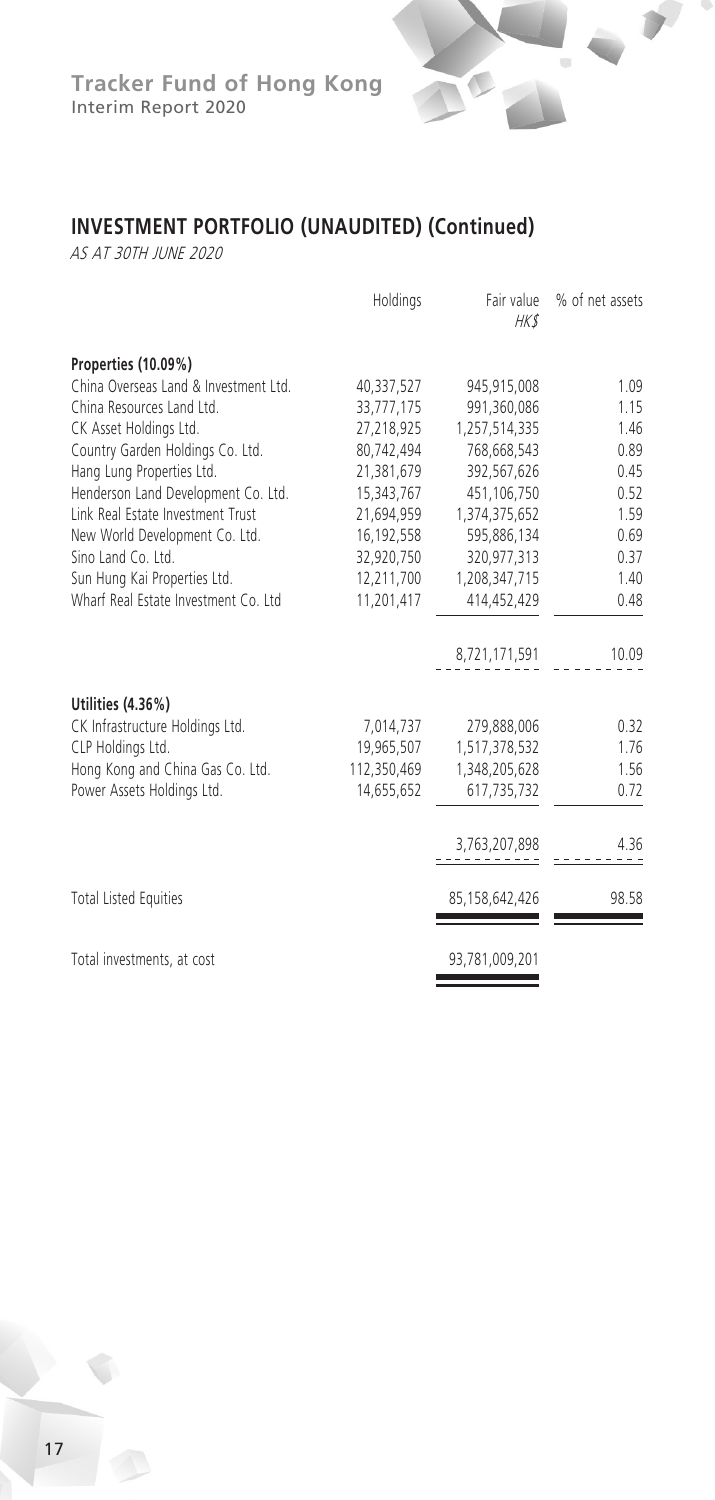

# **STATEMENT OF MOVEMENTS IN INVESTMENT PORTFOLIO (UNAUDITED)**

FOR THE PERIOD ENDED 30TH JUNE 2020

|                                       | (UNAUDITED)<br>Holdings |             |                 |               |
|---------------------------------------|-------------------------|-------------|-----------------|---------------|
|                                       | 31.12.2019              | Additions   | Disposals       | 30.06.2020    |
| <b>Hong Kong</b>                      |                         |             |                 |               |
| <b>Listed investments</b>             |                         |             |                 |               |
| <b>Equities</b>                       |                         |             |                 |               |
| Commerce and Industry                 |                         |             |                 |               |
| AAC Technologies Holdings Ltd.        | 6,355,885               | 2,508,398   | (1,882,734)     | 6,981,549     |
| China Mengniu Dairy Co. Ltd.          | 26,459,292              | 39,194,593  | (36,600,909)    | 29,052,976    |
| China Mobile Ltd.                     | 58,979,170              | 23,287,711  | (17, 552, 972)  | 64,713,909    |
| China Petroleum &                     |                         |             |                 |               |
| Chemical Corporation                  | 232,408,260             | 91,471,061  | (68, 653, 141)  | 255,226,180   |
| China Shenhua Energy Co. Ltd.         | 32,703,602              | 12,825,962  | (9,626,626)     | 35,902,938    |
| China Unicom (Hong Kong) Ltd.         | 58,887,293              | 23,094,890  | (17, 333, 711)  | 64,648,472    |
| CITIC Ltd.                            | 69,754,322              | 27,446,003  | (20, 599, 410)  | 76,600,915    |
| CK Hutchison Holdings Ltd.            | 25,907,429              | 10,283,558  | (7, 742, 397)   | 28,448,590    |
| CNOOC Ltd.                            | 171,410,833             | 67,398,137  | (50, 585, 299)  | 188,223,671   |
| CSPC Pharmaceutical Group Ltd.        | 45,007,597              | 27,607,793  | (13, 322, 239)  | 59,293,151    |
| Galaxy Entertainment Group Ltd.       | 20,778,285              | 8,176,808   | (6, 136, 845)   | 22,818,248    |
| Geely Automobile Holdings Ltd.        | 52,446,272              | 21,197,381  | (15, 549, 317)  | 58,094,336    |
| Hengan International Group Co. Ltd.   | 6,869,374               | 2,694,044   | (2,021,886)     | 7,541,532     |
| MTR Corporation Ltd.                  | 14,786,134              | 6,229,868   | (4,780,234)     | 16,235,768    |
| PetroChina Co. Ltd.                   | 203,029,631             | 79,625,343  | (59, 762, 301)  | 222,892,673   |
| Sands China Ltd.                      | 27,291,290              | 10,682,749  | (8, 148, 484)   | 29,825,555    |
| Shenzhou International Group          |                         |             |                 |               |
| Holdings Ltd.                         | 7,929,646               | 3,120,386   | (2,341,947)     | 8,708,085     |
| Sino Biopharmaceutical Ltd.           | 66,625,618              | 33,612,442  | (20, 763, 953)  | 79,474,107    |
| Sunny Optical Tech Co. Ltd.           | 6,860,700               | 2,690,678   | (2,019,591)     | 7,531,787     |
| Swire Pacific Ltd.                    | 4,790,972               | 1,878,696   | (1,409,994)     | 5,259,674     |
| Techtronic Industries Co. Ltd.        | 14,060,558              | 5,524,842   | (4, 146, 685)   | 15,438,715    |
| Tencent Holdings Ltd.                 | 25,316,938              | 8,581,548   | (14, 490, 798)  | 19,407,688    |
| Want Want China Holding Ltd.          | 53,901,021              | 21,087,918  | (15,829,757)    | 59,159,182    |
| WH Group Co. Ltd.                     | 84,747,472              | 33,327,263  | (25,010,795)    | 93,063,940    |
| <b>Finance</b>                        |                         |             |                 |               |
| AIA Group Ltd.                        | 106,054,760             | 48,470,864  | (32,054,368)    | 122,471,256   |
| Bank of China Ltd.                    | 762,593,458             | 301,875,495 | (227, 915, 875) | 836,553,078   |
| Bank of Communications Co Ltd.        | 84,228,224              | 33,032,837  | (24, 792, 662)  | 92,468,399    |
| BOC Hong Kong (Holdings) Ltd.         | 35,608,800              | 13,965,255  | (10, 481, 615)  | 39,092,440    |
| China Construction Bank Corporation   | 1,038,993,698           | 409,290,659 | (307, 771, 212) | 1,140,513,145 |
| China Life Insurance Co. Ltd.         | 71,398,869              | 28,082,284  | (21, 076, 974)  | 78,404,179    |
| Hang Seng Bank Ltd.                   | 7,358,897               | 2,886,026   | (2, 197, 888)   | 8,047,035     |
| Hong Kong Exchanges and Clearing Ltd. | 11,502,854              | 4,701,897   | (3,577,707)     | 12,627,044    |
| HSBC Holdings Plc                     | 144,588,770             | 120,724,208 | (47, 234, 851)  | 218,078,127   |
| Industrial and Commercial Bank of     |                         |             |                 |               |
| China Ltd.                            | 708,390,785             | 279,608,678 | (210, 613, 358) | 777,386,105   |
| Ping An Insurance (Group) Co. of      |                         |             |                 |               |
| China Ltd.                            | 53,638,141              | 25,609,030  | (16, 423, 600)  | 62,823,571    |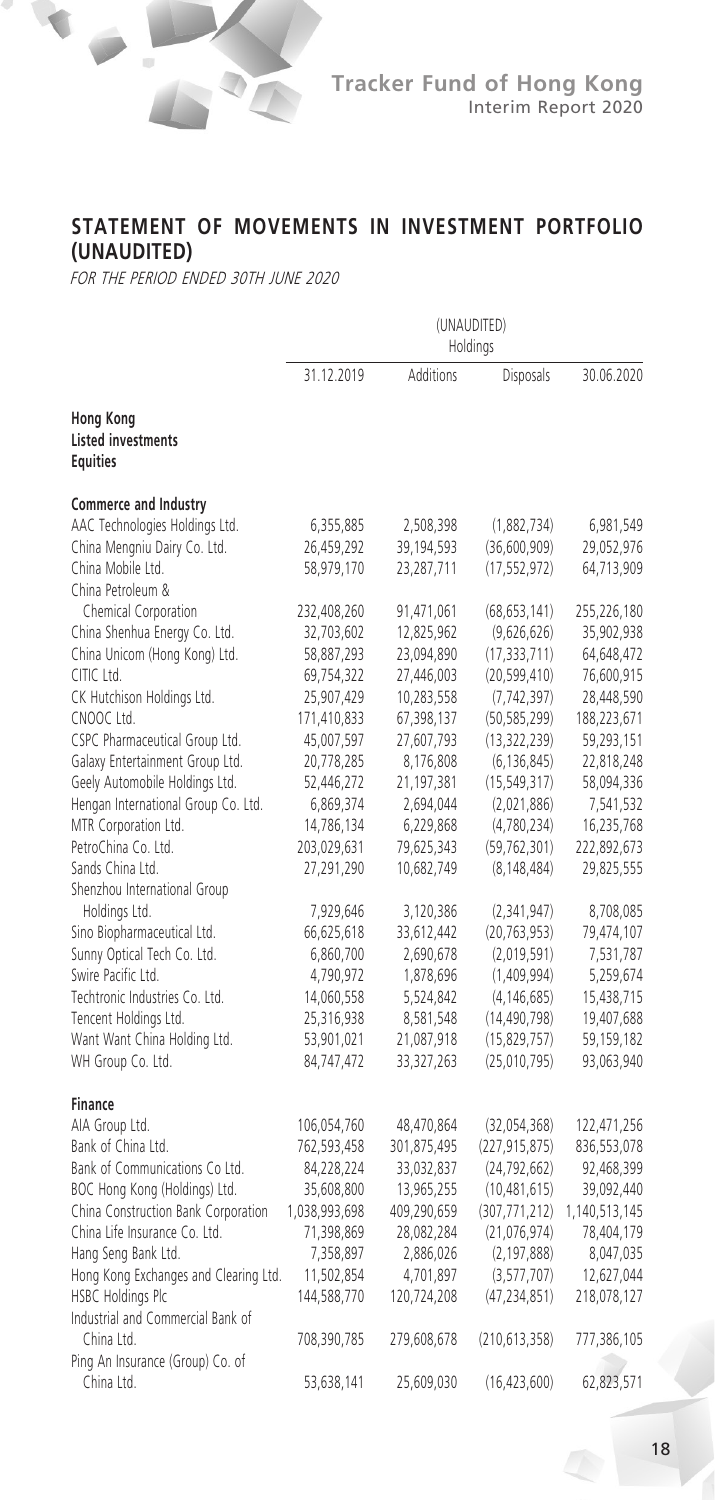#### **STATEMENT OF MOVEMENTS IN INVESTMENT PORTFOLIO (UNAUDITED) (Continued)**

FOR THE PERIOD ENDED 30TH JUNE 2020

|                                       | (UNAUDITED)<br>Holdings |            |                |             |
|---------------------------------------|-------------------------|------------|----------------|-------------|
|                                       | 31.12.2019              | Additions  | Disposals      | 30.06.2020  |
| <b>Properties</b>                     |                         |            |                |             |
| China Overseas Land & Investment Ltd. | 36,899,454              | 14,471,783 | (11,033,710)   | 40,337,527  |
| China Resources Land Ltd.             | 26,677,641              | 15,666,222 | (8, 566, 688)  | 33,777,175  |
| CK Asset Holdings Ltd.                | 24,878,522              | 9,756,936  | (7, 416, 533)  | 27,218,925  |
| Country Garden Holdings Co. Ltd.      | 72,912,361              | 29,391,743 | (21, 561, 610) | 80,742,494  |
| Hang Lung Properties Ltd.             | 19,476,168              | 7,638,334  | (5, 732, 823)  | 21,381,679  |
| Henderson Land Development Co. Ltd.   | 13,976,420              | 5,481,442  | (4.114.095)    | 15,343,767  |
| New World Development Co. Ltd.        | 58,993,819              | 39,085,996 | (81, 887, 257) | 16,192,558  |
| Sino Land Co. Ltd.                    | 29,769,716              | 12,359,186 | (9, 208, 152)  | 32,920,750  |
| Sun Hung Kai Properties Ltd.          | 11,120,424              | 4,374,694  | (3, 283, 418)  | 12,211,700  |
| Link Real Estate Investment Trust     | 20,120,846              | 7,865,816  | (6, 291, 703)  | 21,694,959  |
| Wharf Real Estate Investment Co. Ltd  | 11,687,167              | 4,173,730  | (4,659,480)    | 11,201,417  |
| <b>Utilities</b>                      |                         |            |                |             |
| CK Infrastructure Holdings Ltd.       | 7,646,072               | 2,913,412  | (3, 544, 747)  | 7,014,737   |
| CLP Holdings Ltd.                     | 18,181,823              | 7,150,932  | (5, 367, 248)  | 19,965,507  |
| Hong Kong and China Gas Co. Ltd.      | 97,440,312              | 43,987,598 | (29,077,441)   | 112,350,469 |
| Power Assets Holdings Ltd.            | 13,349,640              | 5,235,576  | (3,929,564)    | 14,655,652  |

#### **PERFORMANCE RECORD (UNAUDITED)**

FOR THE PERIOD ENDED 30TH JUNE 2020

#### **Fund Performance**

During the period ended 30th June 2020, the Hang Seng Index decreased by 13.35% (2019: increased by 10.43%), while the net asset value per unit of the Fund decreased by 12.25% (2019: increased by 11.94%).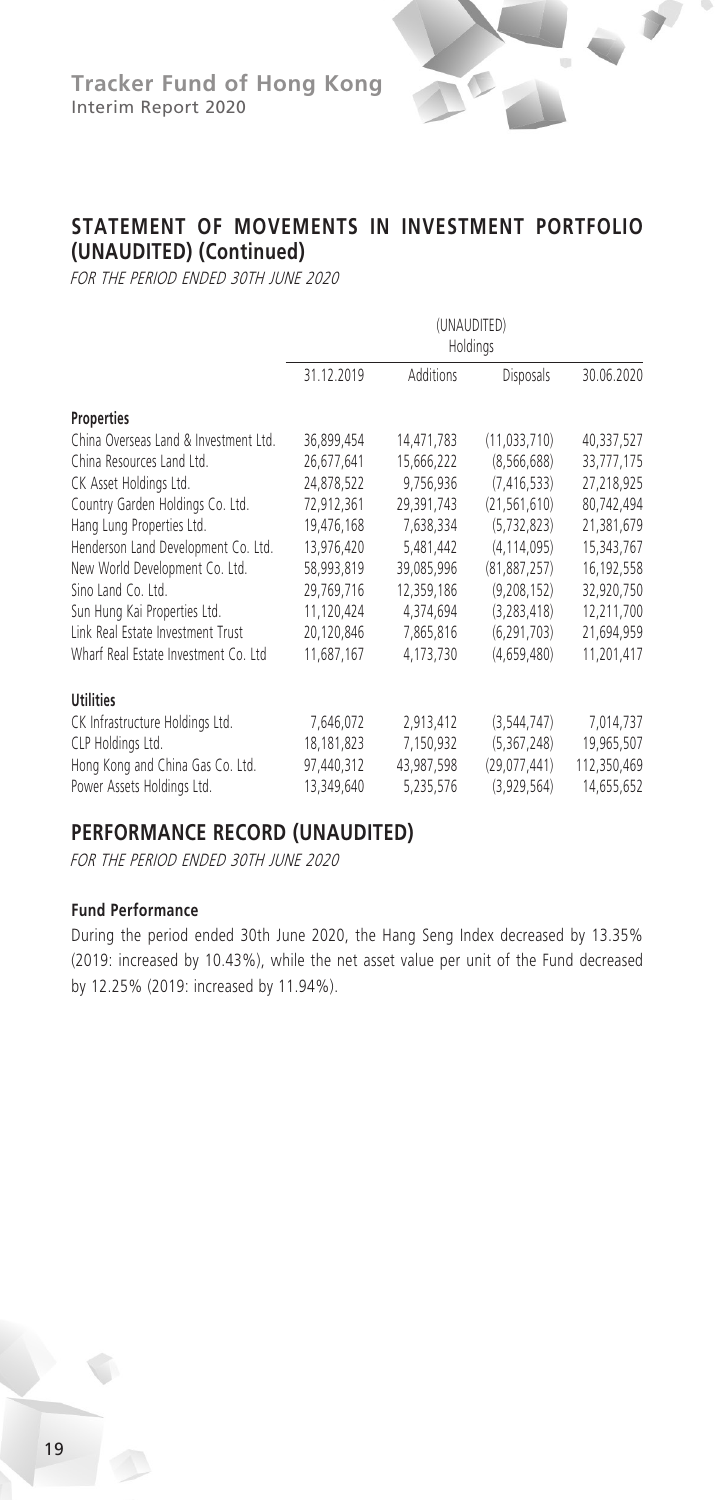

# **ADMINISTRATION AND MANAGEMENT**

#### **Directors of the Manager**

Mr. James Keith MacNevin Mr. Kevin David Anderson Ms. June Wong Mr. Louis Boscia

#### **Members of the Supervisory Committee**

Mr. Romnesh Lamba Mr. George Hongchoy Mr. Blair Pickerell Mr. Stephen Law Prof. Chan Kalok Dr. Kam Pok-man

# **Trustee and custodian**

State Street Bank and Trust Company 68th Floor Two International Finance Centre 8 Finance Street Central Hong Kong

# **Registrar**

Computershare Hong Kong Investor Services Limited 17M Floor Hopewell Centre 183 Queen's Road East Wan Chai Hong Kong

#### **Manager**

State Street Global Advisors Asia Limited 68th Floor Two International Finance Centre 8 Finance Street Central Hong Kong

#### **Promoter**

Exchange Fund Investment Limited 87th Floor Two International Finance Centre 8 Finance Street Central Hong Kong

#### **Conversion agent**

HK Conversion Agency Services Limited 1/F One & Two Exchange Square 8 Connaught Place Central Hong Kong

#### **Auditor**

PricewaterhouseCoopers Certified Public Accountants Registered Public Interest Entity Auditor 22nd Floor Prince's Building Central Hong Kong